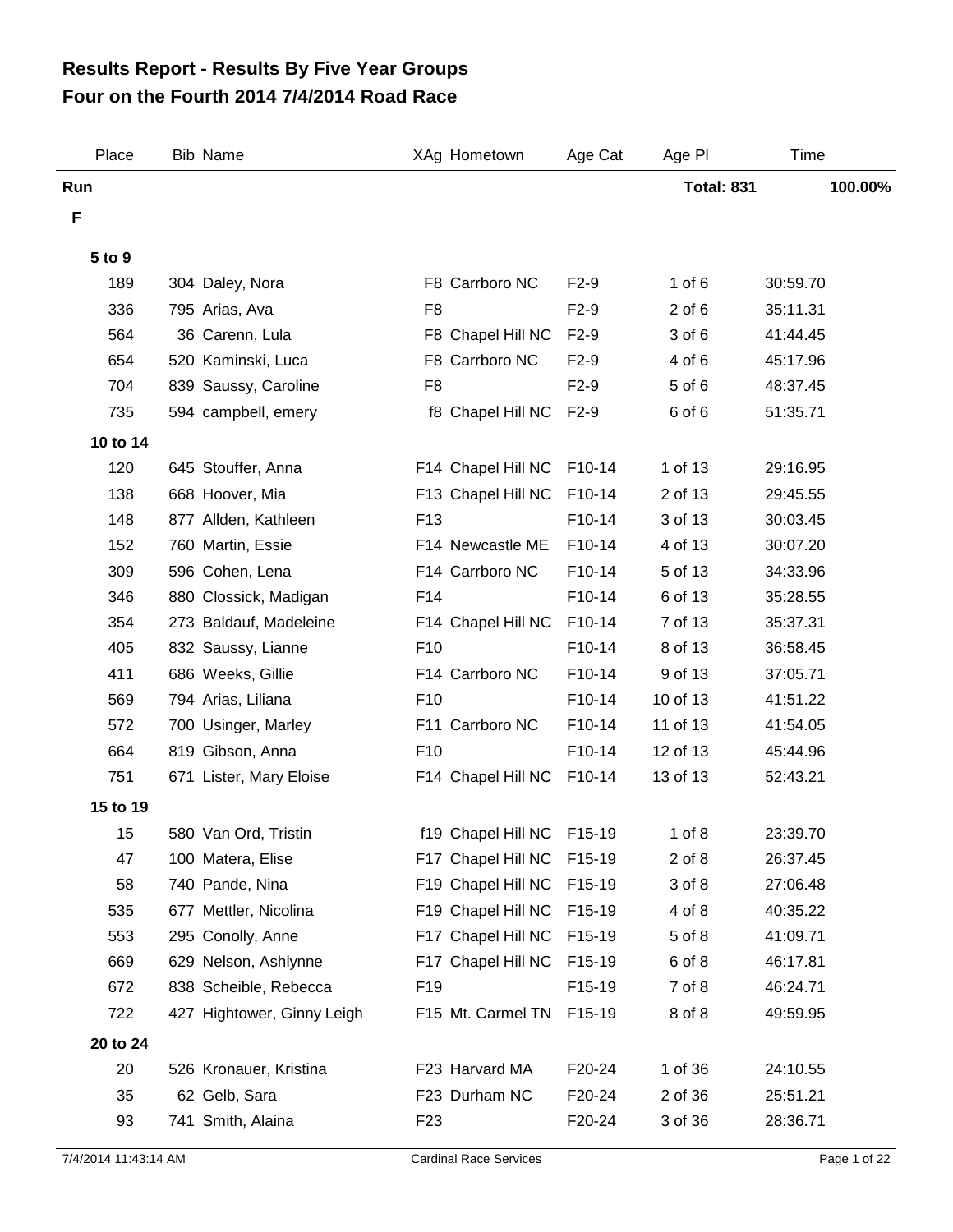| Place    | <b>Bib Name</b>          |                  | XAg Hometown               | Age Cat             | Age PI   | Time     |
|----------|--------------------------|------------------|----------------------------|---------------------|----------|----------|
| 103      | 851 Johnson, Becky       | F <sub>24</sub>  |                            | F20-24              | 4 of 36  | 28:52.71 |
| 150      | 316 Fleishman, Hannah    |                  | F22 Fayetteville NC        | F20-24              | 5 of 36  | 30:04.70 |
| 156      | 579 Browning, Candice    | F <sub>24</sub>  |                            | F20-24              | 6 of 36  | 30:13.31 |
| 173      | 450 Rudolph, Sara        |                  | F21 Chapel Hill NC         | F20-24              | 7 of 36  | 30:39.96 |
| 182      | 806 Scharen, Danielle    | F <sub>20</sub>  |                            | F20-24              | 8 of 36  | 30:50.80 |
| 220      | 843 Bellfi, Emily        | F <sub>22</sub>  |                            | F20-24              | 9 of 36  | 32:03.21 |
| 248      | 307 Dee, Rachel          |                  | F24 Chapel Hill NC         | F20-24              | 10 of 36 | 32:48.55 |
| 284      | 473 Baltimore, Alexandra |                  | F21 Chapel Hill NC         | F20-24              | 11 of 36 | 33:53.70 |
| 306      | 558 Storey-Fisher, Kate  |                  | F20 San Francisco          | F20-24              | 12 of 36 | 34:26.97 |
| 308      | 349 Lehman, Abigail      |                  | F23 Chapel Hill NC         | F20-24              | 13 of 36 | 34:29.45 |
| 315      | 460 Veazey, Claire       |                  | F23 Chapel Hill NC         | F20-24              | 14 of 36 | 34:50.98 |
| 331      | 561 Turner, Amy          |                  | F20 Plymouth MN            | F20-24              | 15 of 36 | 35:08.20 |
| 364      | 571 Williams, Melanie    |                  | F22 Apex NC                | F20-24              | 16 of 36 | 35:56.21 |
| 365      | 614 Hoffman, Lindsay     |                  | F22 Cary NC                | F20-24              | 17 of 36 | 35:56.45 |
| 384      | 470 Augustine, Kate      |                  | F24 Carrboro NC            | F20-24              | 18 of 36 | 36:31.95 |
| 408      | 782 Yu, Sarah            | F <sub>23</sub>  |                            | F20-24              | 19 of 36 | 37:01.72 |
| 410      | 576 Albrecht, Sarah      | F <sub>24</sub>  |                            | F20-24              | 20 of 36 | 37:05.21 |
| 418      | 774 McGibbon, Erin       |                  | F20 Carrboro NC            | F20-24              | 21 of 36 | 37:14.46 |
| 421      | 515 Howard, Janna        |                  | F24 Chapel Hill NC         | F20-24              | 22 of 36 | 37:17.45 |
| 442      | 492 Cheves, Avery        |                  | F24 Carrboro NC            | F20-24              | 23 of 36 | 37:44.45 |
| 460      | 326 Hart, Ellen          |                  | F21 Chapel Hill NC         | F20-24              | 24 of 36 | 38:24.20 |
| 483      | 469 Allen, Lauren        |                  | F24 Chapel Hill NC         | F20-24              | 25 of 36 | 39:16.95 |
| 493      | 104 McGaha, Lauren       |                  | F24 Chapel Hill NC         | F20-24              | 26 of 36 | 39:30.95 |
| 515      | 145 Snyder, Rachel       |                  | F23 Philadelphia PA F20-24 |                     | 27 of 36 | 39:59.45 |
| 520      | 748 Geddie, Lea          |                  | F23 Carrboro NC            | F20-24              | 28 of 36 | 40:06.72 |
| 551      | 167 westdorp, faith      |                  | F22 Carrboro NC            | F20-24              | 29 of 36 | 41:09.20 |
| 578      | 864 Goldberger, Danielle | F <sub>21</sub>  |                            | F20-24              | 30 of 36 | 41:56.22 |
| 676      | 467 Adams, Molly         |                  | F22 Durham NC              | F20-24              | 31 of 36 | 46:58.47 |
| 727      | 257 Ragan, Kaleigh       |                  | F23 Durham NC              | F20-24              | 32 of 36 | 50:28.21 |
| 740      | 173 Wice, Kelly          |                  | F23 Durham NC              | F20-24              | 33 of 36 | 52:05.81 |
| 746      | 837 Scheible, Laura      | F <sub>23</sub>  |                            | F20-24              | 34 of 36 | 52:19.45 |
| 767      | 63 Gettle, Chelsea       |                  | F23 Greensboro NC F20-24   |                     | 35 of 36 | 55:09.71 |
| 773      | 72 Hess, Samantha        |                  | F20 Chapel Hill NC F20-24  |                     | 36 of 36 | 55:59.45 |
| 25 to 29 |                          |                  |                            |                     |          |          |
| 44       | 578 Adrianos, Leah       | F <sub>25</sub>  |                            | F25-29              | 1 of 53  | 26:29.96 |
| 57       | 672 Lukens, Zara         |                  | F25 Vancouver WA F25-29    |                     | 2 of 53  | 27:06.21 |
| 63       | 749 lafrati, Laura       | F <sub>2</sub> 7 |                            | F <sub>25</sub> -29 | 3 of 53  | 27:20.71 |
| 77       | 756 Horn, Sarah          | F <sub>28</sub>  |                            | F25-29              | 4 of 53  | 28:10.05 |
| 83       | 693 Ziemba, Natalie      |                  | F25 Chapel Hill NC         | F25-29              | 5 of 53  | 28:23.81 |
| 96       | 383 Superak, Hillary     |                  | F27 Seattle WA             | F25-29              | 6 of 53  | 28:41.22 |
| 142      | 148 Stern, Caitlin       |                  | F29 Chapel Hill NC         | F25-29              | 7 of 53  | 29:52.22 |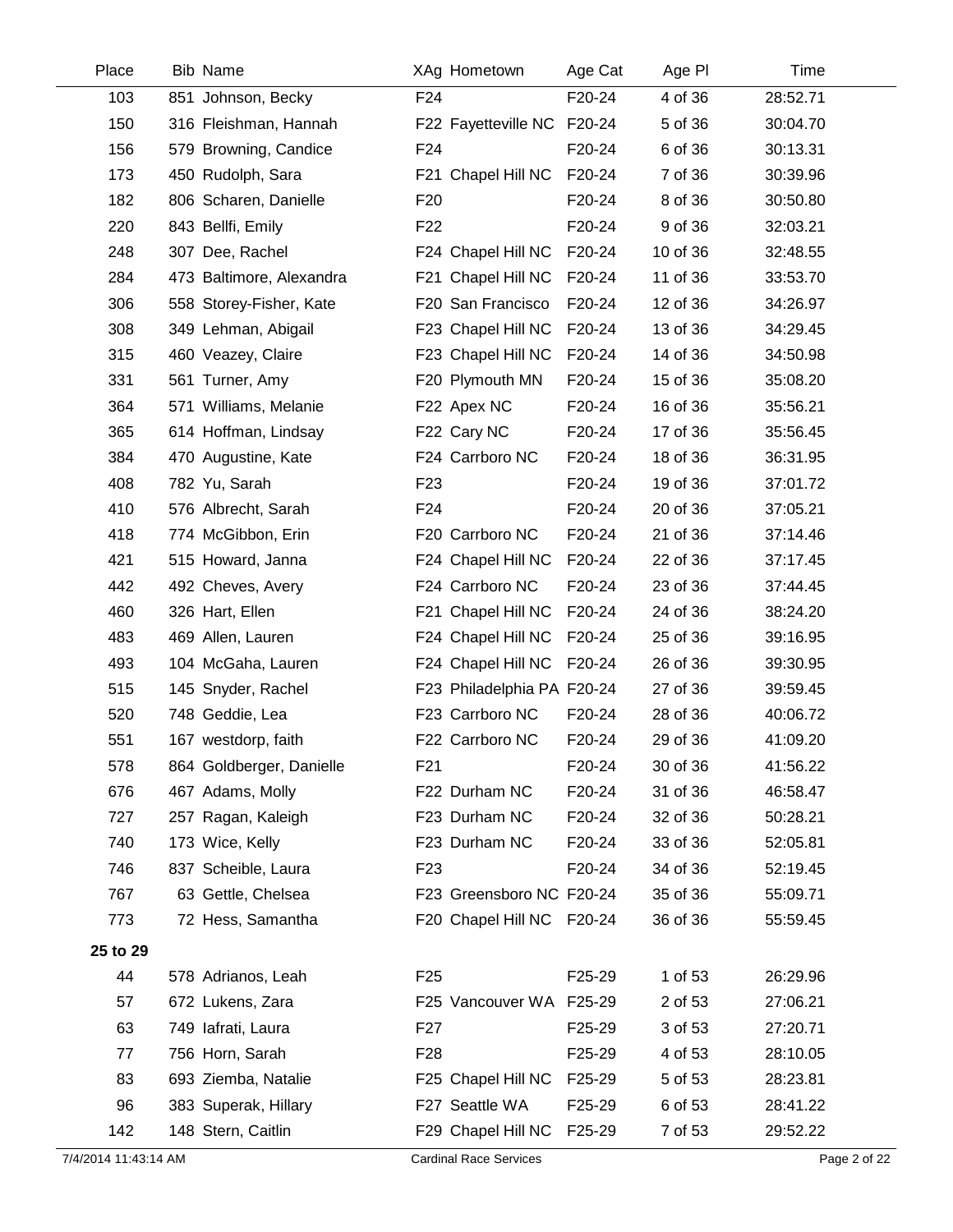| Place | <b>Bib Name</b> |                           |                 | XAg Hometown       | Age Cat | Age PI   | Time     |
|-------|-----------------|---------------------------|-----------------|--------------------|---------|----------|----------|
| 179   |                 | 742 Edwards, Jessie       |                 | F28 Carrboro NC    | F25-29  | 8 of 53  | 30:49.96 |
| 192   |                 | 563 Valley, Tess          |                 | F26 Carrboro NC    | F25-29  | 9 of 53  | 31:04.95 |
| 197   |                 | 581 Bryant, Steph         | F <sub>27</sub> |                    | F25-29  | 10 of 53 | 31:13.70 |
| 213   |                 | 479 Berger, Casey         |                 | F26 Columbus OH    | F25-29  | 11 of 53 | 31:51.21 |
| 226   |                 | 842 Jamieson, Bekah       | F <sub>25</sub> |                    | F25-29  | 12 of 53 | 32:12.31 |
| 245   |                 | 288 Cannon, Laura         |                 | F27 Chapel Hill NC | F25-29  | 13 of 53 | 32:43.46 |
| 260   |                 | 522 Kelly, Abby           |                 | F29 Carrboro NC    | F25-29  | 14 of 53 | 33:15.46 |
| 267   |                 | 564 Voshell, Erica        |                 | F26 Wilmington NC  | F25-29  | 15 of 53 | 33:28.05 |
| 277   |                 | 84 Jones, Sydney          |                 | F27 Carrboro NC    | F25-29  | 16 of 53 | 33:44.72 |
| 292   |                 | 514 Herklotz, Alicia      |                 | F29 Charleston SC  | F25-29  | 17 of 53 | 34:02.30 |
| 301   |                 | 521 Kariisa, Ankunda      |                 | F27 Chapel Hill NC | F25-29  | 18 of 53 | 34:18.55 |
| 321   |                 | 641 Sellers, Amanda       |                 | F28 RALEIGH NC     | F25-29  | 19 of 53 | 34:58.71 |
| 341   |                 | 498 Dary, Cori            |                 | F28 Durham NC      | F25-29  | 20 of 53 | 35:16.56 |
| 344   |                 | 354 McMahon, Katharine    |                 | F27 Chapel Hill NC | F25-29  | 21 of 53 | 35:21.71 |
| 345   |                 | 825 Min, Claire           | F <sub>28</sub> |                    | F25-29  | 22 of 53 | 35:27.80 |
| 371   |                 | 881 Miller, Kate          |                 | F26 Durham NC      | F25-29  | 23 of 53 | 36:10.45 |
| 380   |                 | 549 Peacock, Allison      |                 | F29 Carrboro NC    | F25-29  | 24 of 53 | 36:24.30 |
| 388   |                 | 404 Haynes, Elizabeth     |                 | F26 Chapel Hill NC | F25-29  | 25 of 53 | 36:36.23 |
| 389   |                 | 415 Bradford, Sarah       |                 | F29 Chapel Hill NC | F25-29  | 26 of 53 | 36:36.56 |
| 403   |                 | 605 Derbakova, Anna       |                 | F27 Durham NC      | F25-29  | 27 of 53 | 36:55.21 |
| 413   |                 | 44 Cotton, Jessica        |                 | F28 Clayton NC     | F25-29  | 28 of 53 | 37:07.70 |
| 426   |                 | 784 Ekis, Heidi           |                 | F29 Chapel Hill NC | F25-29  | 29 of 53 | 37:22.46 |
| 446   |                 | 776 Strickland, Lauren    | F <sub>27</sub> |                    | F25-29  | 30 of 53 | 37:56.70 |
| 447   |                 | 86 Kam, Teresa            |                 | F27 Carrboro NC    | F25-29  | 31 of 53 | 37:57.07 |
| 466   |                 | 728 Ornelas, Carolene     | F <sub>26</sub> |                    | F25-29  | 32 of 53 | 38:44.45 |
| 473   |                 | 811 Monahan, Courtney     | F <sub>25</sub> |                    | F25-29  | 33 of 53 | 38:57.46 |
| 484   |                 | 457 Spencer, Rachel       |                 | F29 Durham NC      | F25-29  | 34 of 53 | 39:17.05 |
| 505   |                 | 682 Payne, Colleen        |                 | F26 Chapel Hill NC | F25-29  | 35 of 53 | 39:44.46 |
| 510   |                 | 83 Jones, Alexis          |                 | F29 Cary NC        | F25-29  | 36 of 53 | 39:50.70 |
| 524   |                 | 419 Davenport, Melissa    |                 | F28 Raleigh NC     | F25-29  | 37 of 53 | 40:16.95 |
| 549   |                 | 157 Turner, Sarah         |                 | F28 Chapel Hill NC | F25-29  | 38 of 53 | 41:04.20 |
| 573   |                 | 276 Bamford, Jane         |                 | F26 Durham NC      | F25-29  | 39 of 53 | 41:54.47 |
| 574   |                 | 398 Young, Ada            |                 | F29 Charlotte NC   | F25-29  | 40 of 53 | 41:54.80 |
| 582   |                 | 213 Abad Fernandez, Maria |                 | F28 Carrboro NC    | F25-29  | 41 of 53 | 42:06.73 |
| 628   |                 | 413 blue, johanna         |                 | f29 Durham NC      | F25-29  | 42 of 53 | 43:44.72 |
| 637   |                 | 542 Mikhaylyants, Lydia   |                 | F26 Chapel Hill NC | F25-29  | 43 of 53 | 44:12.05 |
| 662   |                 | 53 Edwards, Jessica       |                 | F29 Carrboro NC    | F25-29  | 44 of 53 | 45:43.46 |
| 675   |                 | 559 Trogdon, Lindsey      |                 | F26 Durham NC      | F25-29  | 45 of 53 | 46:55.31 |
| 720   |                 | 809 Maves, Madison        | F <sub>26</sub> |                    | F25-29  | 46 of 53 | 49:21.95 |
| 726   |                 | 232 Dunkle-polier, Nora   |                 | F27 Chapel Hill NC | F25-29  | 47 of 53 | 50:27.05 |
| 728   |                 | 89 Klaver, BethAnne       |                 | F26 King George V  | F25-29  | 48 of 53 | 50:36.45 |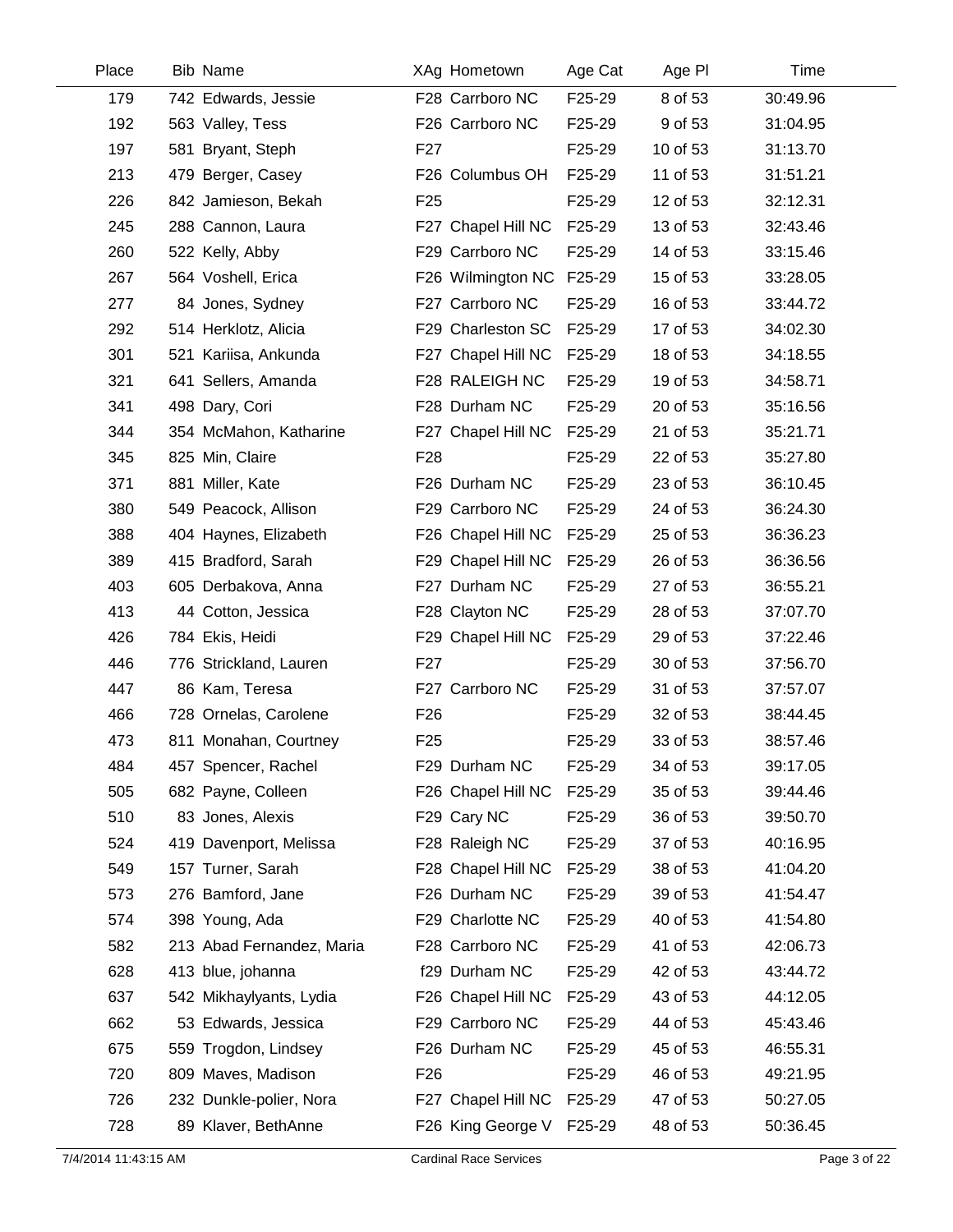| Place    | <b>Bib Name</b>             |     | XAg Hometown        | Age Cat | Age PI   | Time        |
|----------|-----------------------------|-----|---------------------|---------|----------|-------------|
| 729      | 244 Lu-Burris, Lisa         |     | F28 Durham NC       | F25-29  | 49 of 53 | 50:51.72    |
| 743      | 219 Barrero-Tobon, Angelica |     | F27 Chapel Hill NC  | F25-29  | 50 of 53 | 52:10.70    |
| 791      | 231 DUFFRIN, BETHANY        |     | F28 Chapel Hill NC  | F25-29  | 51 of 53 | 58:40.36    |
| 796      | 577 Reder, Natalie          |     | F28 Chapel Hill NC  | F25-29  | 52 of 53 | 58:47.71    |
| 817      | 171 Whiteheart, Nicole      |     | F29 Raleigh NC      | F25-29  | 53 of 53 | 01:06:22.20 |
| 30 to 34 |                             |     |                     |         |          |             |
| 6        | 807 Langan, Michelle        | F31 |                     | F30-34  | 1 of 59  | 22:32.46    |
| 21       | 791 Meeker, Kimberlie       | F33 |                     | F30-34  | 2 of 59  | 24:19.70    |
| 78       | 545 Moss, Ellen             |     | F33 Durham NC       | F30-34  | 3 of 59  | 28:11.95    |
| 80       | 704 chu, jennifer           |     | f30 Chapel Hill NC  | F30-34  | 4 of 59  | 28:15.80    |
| 82       | 444 O'Donnell, Julie        |     | F31 Carrboro NC     | F30-34  | 5 of 59  | 28:21.56    |
| 141      | 19 Barker, Jessie           |     | F30 Chapel Hill NC  | F30-34  | 6 of 59  | 29:52.21    |
| 147      | 821 Roberts, Sarah          | F34 |                     | F30-34  | 7 of 59  | 30:02.21    |
| 198      | 367 Owen-Garni, Margaret    |     | F31 DURHAM NC       | F30-34  | 8 of 59  | 31:16.71    |
| 234      | 412 bauer, tanja            |     | f30 Chapel Hill NC  | F30-34  | 9 of 59  | 32:26.95    |
| 283      | 575 Staley, Kristin         |     | F30 Hillsborough N  | F30-34  | 10 of 59 | 33:52.46    |
| 294      | 465 White, Emily            |     | F34 Chapel Hill NC  | F30-34  | 11 of 59 | 34:10.06    |
| 317      | 192 Li, Bo                  |     | F31 Chapel Hill NC  | F30-34  | 12 of 59 | 34:52.20    |
| 322      | 612 harman, kristin         |     | f33 RALEIGH NC      | F30-34  | 13 of 59 | 34:59.55    |
| 325      | 660 cox-franklin, elizabeth |     | F30 Durham NC       | F30-34  | 14 of 59 | 35:01.57    |
| 338      | 556 sparkenbaugh, erica     |     | f31 Chapel Hill NC  | F30-34  | 15 of 59 | 35:12.96    |
| 342      | 705 Rychel, Brianne         |     | F34 Pittsboro NC    | F30-34  | 16 of 59 | 35:16.96    |
| 440      | 461 Velinsky, Elizabeth     |     | F30 Brooklyn NY     | F30-34  | 17 of 59 | 37:43.45    |
| 468      | 870 Clark, Susan            | F32 |                     | F30-34  | 18 of 59 | 38:54.70    |
| 471      | 146 Soticheck, Lisa         |     | F30 Apex NC         | F30-34  | 19 of 59 | 38:56.81    |
| 480      | 205 Rossi, Jennifer         |     | F32 Cary NC         | F30-34  | 20 of 59 | 39:08.21    |
| 492      | 517 Jordan, Rachel          |     | F31 CARY NC         | F30-34  | 21 of 59 | 39:30.70    |
| 498      | 265 Sylvia, Dorothy         |     | F34 Holly Springs N | F30-34  | 22 of 59 | 39:35.81    |
| 503      | 644 Stolka, Kristen         |     | F34 Carrboro NC     | F30-34  | 23 of 59 | 39:42.46    |
| 518      | 176 Zevallos, Juliette      |     | F31 Carrboro NC     | F30-34  | 24 of 59 | 40:03.71    |
| 527      | 647 Torrice, Lindsay        |     | F34 Chapel Hill NC  | F30-34  | 25 of 59 | 40:19.56    |
| 533      | 278 Barbee, Blaine          |     | F31 Carrboro NC     | F30-34  | 26 of 59 | 40:30.81    |
| 536      | 437 Love, Wendi             |     | F33 Chapel Hill NC  | F30-34  | 27 of 59 | 40:35.57    |
| 539      | 868 Bickersbock, Lindsey    | F33 |                     | F30-34  | 28 of 59 | 40:47.31    |
| 563      | 718 Barrett, Katherine      |     | F32 Chapel Hill NC  | F30-34  | 29 of 59 | 41:39.22    |
| 566      | 127 Pontious, Emily         |     | F31 Hillsborough N  | F30-34  | 30 of 59 | 41:46.46    |
| 571      | 107 McHenry, Gretchen       |     | F31 Raleigh NC      | F30-34  | 31 of 59 | 41:51.95    |
| 576      | 597 Collins, Ann            |     | F34 Carrboro NC     | F30-34  | 32 of 59 | 41:55.46    |
| 579      | 801 Walkinshaw, Becky       | F31 |                     | F30-34  | 33 of 59 | 42:03.56    |
| 594      | 90 Knight, Celeste          |     | F30 Durham NC       | F30-34  | 34 of 59 | 42:40.30    |
| 598      | 32 Bryant, Shamecca         |     | F31 Durham NC       | F30-34  | 35 of 59 | 42:47.55    |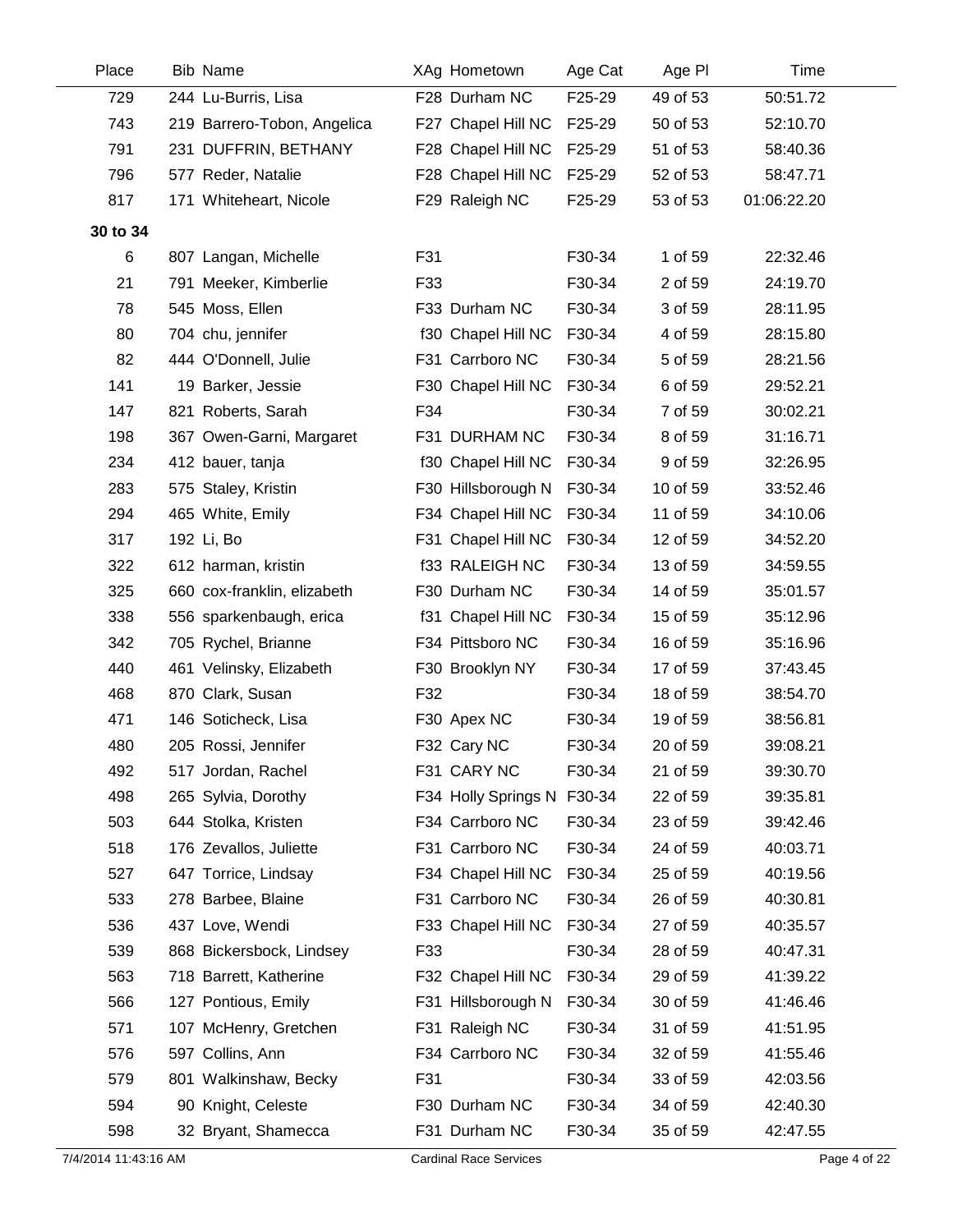| Place    | <b>Bib Name</b>           |     | XAg Hometown       | Age Cat | Age PI   | Time        |
|----------|---------------------------|-----|--------------------|---------|----------|-------------|
| 602      | 442 Noonan, Devon         |     | F34 Durham NC      | F30-34  | 36 of 59 | 42:50.97    |
| 606      | 133 Ruhl, Dawn            |     | F32 New Hill NC    | F30-34  | 37 of 59 | 43:03.45    |
| 607      | 228 casari, caterina      |     | F32 Chapel Hill NC | F30-34  | 38 of 59 | 43:04.46    |
| 630      | 290 Carter, Renee         |     | F30 Hillsborough N | F30-34  | 39 of 59 | 43:58.30    |
| 639      | 352 Lujan, Nan            |     | F34 Chapel Hill NC | F30-34  | 40 of 59 | 44:15.95    |
| 647      | 79 Jacobson, Heather      |     | F32 Durham NC      | F30-34  | 41 of 59 | 44:51.21    |
| 651      | 122 Parsons, Christina    |     | F32 Hillsborough N | F30-34  | 42 of 59 | 45:12.48    |
| 660      | 52 Duffy Coyle, Courtney  |     | F33 Durham NC      | F30-34  | 43 of 59 | 45:30.45    |
| 690      | 323 Gunter, Julie         |     | F31 BURLINGTON     | F30-34  | 44 of 59 | 47:47.46    |
| 703      | 511 HARRISON, NICOLE      |     | F31 Winston Salem  | F30-34  | 45 of 59 | 48:35.80    |
| 711      | 535 Martinson, Christina  |     | F34 Durham NC      | F30-34  | 46 of 59 | 48:55.45    |
| 719      | 745 Bono, Lisa            | F33 |                    | F30-34  | 47 of 59 | 49:14.70    |
| 731      | 527 kronmiller, lindsey   |     | F31 Durham NC      | F30-34  | 48 of 59 | 50:57.81    |
| 738      | 226 Brock, Dawn           |     | F33 Chapel Hill NC | F30-34  | 49 of 59 | 51:46.70    |
| 759      | 441 Morgan, Jennifer      |     | F31 Chapel Hill NC | F30-34  | 50 of 59 | 54:11.11    |
| 774      | 297 Cooley, Alexandria    |     | F31 Chapel Hill NC | F30-34  | 51 of 59 | 56:04.87    |
| 799      | 137 selinger, rachel      |     | F33 Chapel Hill NC | F30-34  | 52 of 59 | 59:05.95    |
| 806      | 262 Skinner, Harlyn       |     | F32 Chapel Hill NC | F30-34  | 53 of 59 | 01:01:29.87 |
| 808      | 245 Marino, Valerie       |     | F31 Chapel Hill NC | F30-34  | 54 of 59 | 01:02:27.45 |
| 814      | 238 Horner, Wilder        |     | F32 Chapel Hill NC | F30-34  | 55 of 59 | 01:06:03.62 |
| 815      | 625 McGovern, Erin        |     | F32 Hillsborough N | F30-34  | 56 of 59 | 01:06:04.21 |
| 828      | 216 Armstrong, Mia        |     | F34 Durham NC      | F30-34  | 57 of 59 | 01:10:21.45 |
| 830      | 435 Litchfield, Aarica    |     | F31 Carrboro NC    | F30-34  | 58 of 59 | 01:10:29.45 |
| 831      | 237 Frick, Amber          |     | F31 Durham NC      | F30-34  | 59 of 59 | 01:10:53.20 |
| 35 to 39 |                           |     |                    |         |          |             |
| 41       | 719 Bazemore, Meredith    | F38 |                    | F35-39  | 1 of 58  | 26:21.70    |
| 75       | 106 McGeary, Andrea       |     | F35 Durham NC      | F35-39  | 2 of 58  | 27:57.31    |
| 86       | 710 Barritt, Millie       |     | F38 Chapel Hill NC | F35-39  | 3 of 58  | 28:24.95    |
| 116      | 272 Amsbary, Jessica      |     | F35 Chapel Hill NC | F35-39  | 4 of 58  | 29:04.70    |
| 134      | 555 Singer, Amy           |     | F37 Hillsborough N | F35-39  | 5 of 58  | 29:42.06    |
| 163      | 364 Nicholson, Sara       |     | F38 Chapel Hill NC | F35-39  | 6 of 58  | 30:21.06    |
| 205      | 509 Harris, Tracy         |     | F36 Chapel Hill NC | F35-39  | 7 of 58  | 31:39.45    |
| 212      | 294 Conner, Michelle      |     | F39 Raleigh NC     | F35-39  | 8 of 58  | 31:49.95    |
| 239      | 862 Cook, Heidi           | F36 |                    | F35-39  | 9 of 58  | 32:35.21    |
| 251      | 534 Mangum, Heidi         |     | F37 Durham NC      | F35-39  | 10 of 58 | 33:00.21    |
| 256      | 464 White, Amy            |     | F37 Durham NC      | F35-39  | 11 of 58 | 33:06.47    |
| 266      | 287 Cannady, Jolene       |     | F39 BURLINGTON     | F35-39  | 12 of 58 | 33:22.45    |
| 281      | 196 Moody, Cary           |     | F39 Carrboro NC    | F35-39  | 13 of 58 | 33:50.95    |
| 290      | 574 White, Tricia         |     | F37 Chapel Hill NC | F35-39  | 14 of 58 | 34:01.30    |
| 326      | 51 Dry, Jenni             |     | F37 Morrisville NC | F35-39  | 15 of 58 | 35:01.71    |
| 327      | 769 Bargiacchi, Francesca |     | F39 Carrboro NC    | F35-39  | 16 of 58 | 35:02.71    |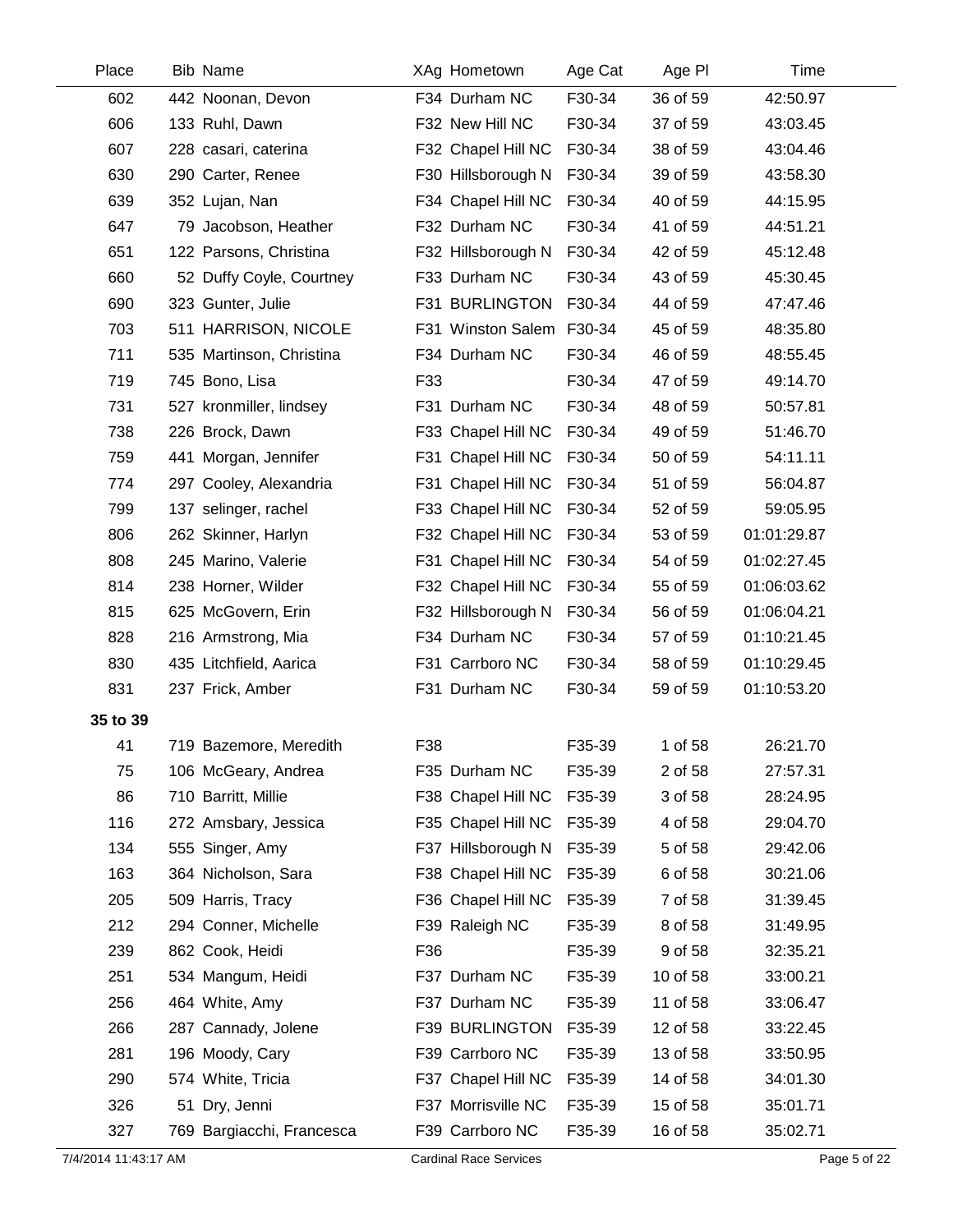| Place | <b>Bib Name</b>           | XAg Hometown            | Age Cat | Age PI   | Time        |  |
|-------|---------------------------|-------------------------|---------|----------|-------------|--|
| 329   | 67 Gramer, Amanda         | F35 Raleigh NC          | F35-39  | 17 of 58 | 35:07.71    |  |
| 332   | 202 Powers, Laura         | F36 Carrboro NC         | F35-39  | 18 of 58 | 35:08.30    |  |
| 358   | 882 Wattz, Judith         | F39                     | F35-39  | 19 of 58 | 35:51.30    |  |
| 367   | 286 Burns, Brandy         | F38 Raleigh NC          | F35-39  | 20 of 58 | 35:59.22    |  |
| 383   | 484 bowman, natalie       | f36 Chapel Hill NC      | F35-39  | 21 of 58 | 36:30.70    |  |
| 393   | 308 Del Rio, Amanda       | F38 Chapel Hill NC      | F35-39  | 22 of 58 | 36:38.56    |  |
| 435   | 714 lacy, candace         | F38 DURHAM NC           | F35-39  | 23 of 58 | 37:35.22    |  |
| 438   | 478 bennett, lisa         | F36 Carrboro NC         | F35-39  | 24 of 58 | 37:41.05    |  |
| 497   | 537 Massai, Rachel        | F38 Mebane NC           | F35-39  | 25 of 58 | 39:35.46    |  |
| 499   | 144 Smith Leissner, Robin | F37 Durham NC           | F35-39  | 26 of 58 | 39:36.45    |  |
| 523   | 432 Kendall, Leanna       | F35 Durham NC           | F35-39  | 27 of 58 | 40:15.46    |  |
| 532   | 82 Johnson, Michelle      | F38 Carrboro NC         | F35-39  | 28 of 58 | 40:28.20    |  |
| 548   | 208 Shotwell, Jeanette    | F39 Hillsborough N      | F35-39  | 29 of 58 | 41:03.05    |  |
| 555   | 799 Dempsey, Jacki        | F35                     | F35-39  | 30 of 58 | 41:10.55    |  |
| 556   | 154 TAYLOR, LISA          | F39 Efland NC           | F35-39  | 31 of 58 | 41:11.47    |  |
| 581   | 390 Watkins, Lisa         | F35 Apex NC             | F35-39  | 32 of 58 | 42:06.72    |  |
| 599   | 17 Bailey, Lara           | F35 Chapel Hill NC      | F35-39  | 33 of 58 | 42:48.95    |  |
| 601   | 643 Siegel, Sarah         | F37 Carrboro NC         | F35-39  | 34 of 58 | 42:50.31    |  |
| 626   | 55 Faccidomo, Sara        | F38 Chapel Hill NC      | F35-39  | 35 of 58 | 43:43.57    |  |
| 633   | 369 Pesetski, Christine   | F39 Durham NC           | F35-39  | 36 of 58 | 44:06.55    |  |
| 635   | 620 Lee, Becky            | F35 Chapel Hill NC      | F35-39  | 37 of 58 | 44:10.70    |  |
| 642   | 111 Moonen, Lisa          | F35 Fuquay-Varina       | F35-39  | 38 of 58 | 44:35.06    |  |
| 659   | 524 Kerr, Melissa         | F39 Chapel Hill NC      | F35-39  | 39 of 58 | 45:26.30    |  |
| 671   | 732 Lindley, Maya         | F37                     | F35-39  | 40 of 58 | 46:20.80    |  |
| 673   | 508 Harris, Susan         | F39 Pittsboro NC        | F35-39  | 41 of 58 | 46:39.47    |  |
| 691   | 135 Schliebe, Mary        | F38 Pittsboro NC        | F35-39  | 42 of 58 | 47:51.46    |  |
| 692   | 279 Barber, Jennifer      | F37 BURLINGTON          | F35-39  | 43 of 58 | 47:52.06    |  |
| 693   | 721 Murphy, Ann           | F35 Carrboro NC         | F35-39  | 44 of 58 | 48:06.97    |  |
| 710   | 394 Wilde, Natalie        | F36 Chapel Hill NC      | F35-39  | 45 of 58 | 48:54.30    |  |
| 718   | 222 Bickford, Amber       | F38 Chapel Hill NC      | F35-39  | 46 of 58 | 49:14.06    |  |
| 739   | 252 Parcell, Abby         | F36 Chapel Hill NC      | F35-39  | 47 of 58 | 51:47.96    |  |
| 742   | 573 Woolson, Sandra       | F39 Chapel Hill NC      | F35-39  | 48 of 58 | 52:10.70    |  |
| 748   | 266 Tsay, Amy             | F36 Chapel Hill NC      | F35-39  | 49 of 58 | 52:40.47    |  |
| 761   | 550 Pearson, Amy          | F35 Chapel Hill NC      | F35-39  | 50 of 58 | 54:31.95    |  |
| 763   | 613 Herrera, Christi      | F36 Chapel Hill NC      | F35-39  | 51 of 58 | 54:52.70    |  |
| 782   | 81 Jaromin, Christina     | F35 Chapel Hill NC      | F35-39  | 52 of 58 | 57:59.95    |  |
| 798   | 263 Smith, Anusha         | F35 Hillsborough N      | F35-39  | 53 of 58 | 59:03.20    |  |
| 804   | 440 Moore, Dana           | F39 Durham NC           | F35-39  | 54 of 58 | 01:00:51.20 |  |
| 805   | 872 Rhinehart, Shamella   | F39                     | F35-39  | 55 of 58 | 01:00:51.37 |  |
| 818   | 169 Whiteheart, Debra     | F35 Durham NC           | F35-39  | 56 of 58 | 01:06:22.71 |  |
| 819   | 161 Virgil, Lynn          | F38 Germanton NC F35-39 |         | 57 of 58 | 01:06:22.95 |  |
|       |                           |                         |         |          |             |  |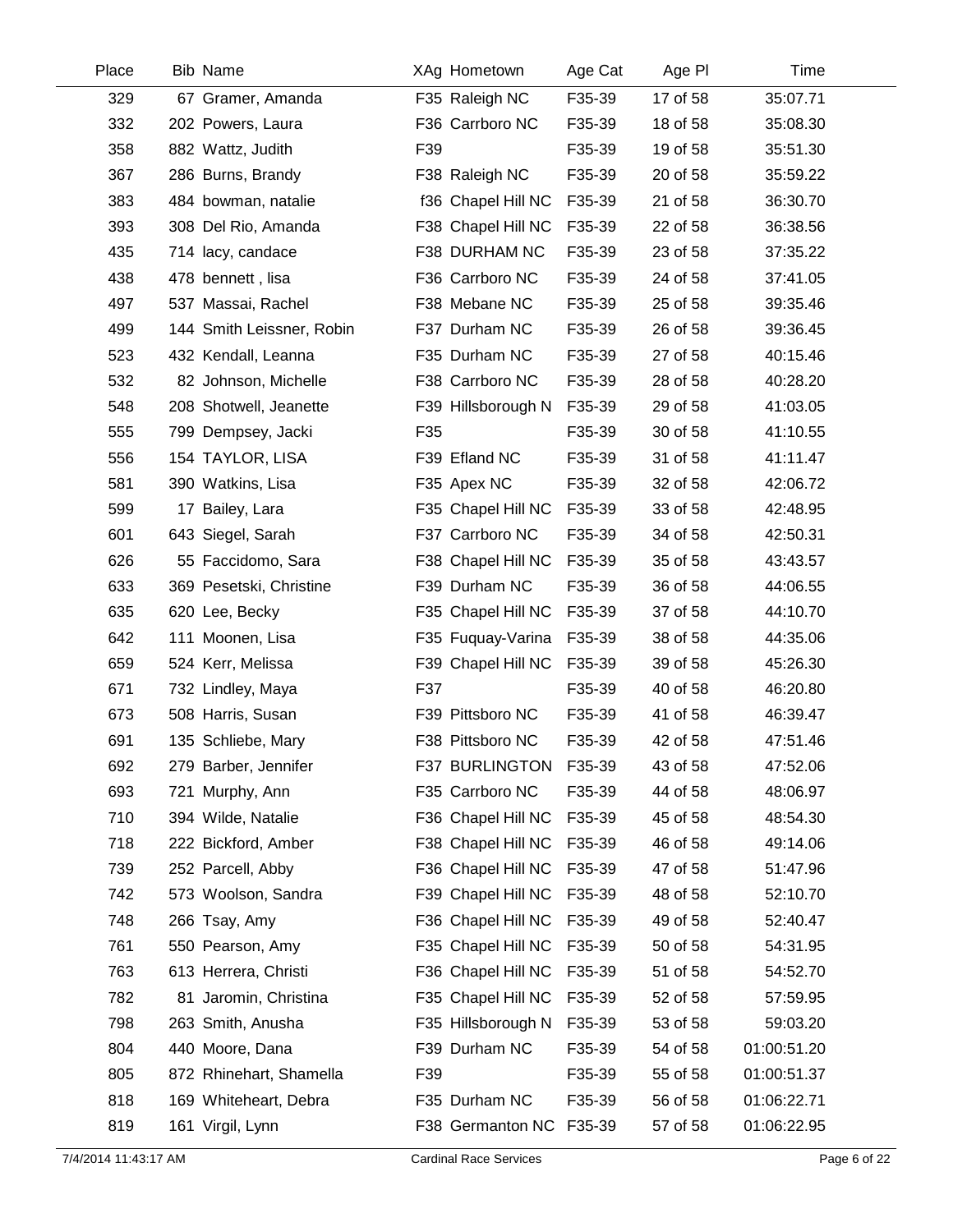| Place    | <b>Bib Name</b>            |     | XAg Hometown          | Age Cat | Age PI   | Time        |  |
|----------|----------------------------|-----|-----------------------|---------|----------|-------------|--|
| 822      | 73 Hitchcock, Mandy        |     | F38 Chapel Hill NC    | F35-39  | 58 of 58 | 01:07:41.96 |  |
| 40 to 44 |                            |     |                       |         |          |             |  |
| 26       | 702 Bigelow, Allie         |     | F41 Chapel Hill NC    | F40-44  | 1 of 59  | 24:44.45    |  |
| 69       | 835 Skiba, Liz             | F40 |                       | F40-44  | 2 of 59  | 27:34.20    |  |
| 72       | 283 brandon, julia         |     | F42 Durham NC         | F40-44  | 3 of 59  | 27:43.20    |  |
| 115      | 650 Wezyk, Mary            |     | F40 Chapel Hill NC    | F40-44  | 4 of 59  | 29:04.20    |  |
| 162      | 94 Lee, Jessica            |     | F44 Chapel Hill NC    | F40-44  | 5 of 59  | 30:19.71    |  |
| 167      | 590 Caley, Sarah           |     | F44 Chapel Hill NC    | F40-44  | 6 of 59  | 30:31.32    |  |
| 184      | 330 Hickerson, Michelle    |     | F44 Chapel Hill NC    | F40-44  | 7 of 59  | 30:55.08    |  |
| 185      | 772 Clossick, Tina         | F42 |                       | F40-44  | 8 of 59  | 30:56.80    |  |
| 232      | 139 Shubert, Tiffany       |     | F44 Chapel Hill NC    | F40-44  | 9 of 59  | 32:23.95    |  |
| 236      | 50 donahue, beth           |     | F43 Chapel Hill NC    | F40-44  | 10 of 59 | 32:28.22    |  |
| 238      | 778 Lloyd, Aline           | F43 |                       | F40-44  | 11 of 59 | 32:33.06    |  |
| 240      | 459 VanderLoop, Maria      |     | F40 Snow Camp N       | F40-44  | 12 of 59 | 32:35.70    |  |
| 247      | 291 Charles, Lora          |     | F42 DURHAM NC         | F40-44  | 13 of 59 | 32:46.70    |  |
| 250      | 391 Weller, Amy            |     | F42 Carrboro NC       | F40-44  | 14 of 59 | 32:56.45    |  |
| 282      | 162 wares, amy             |     | f40 Carrboro NC       | F40-44  | 15 of 59 | 33:52.21    |  |
| 305      | 88 Kenna, Jennafer         |     | F42 Mebane NC         | F40-44  | 16 of 59 | 34:26.21    |  |
| 334      | 422 Dobbins, Mary Ann      |     | F44 Durham NC         | F40-44  | 17 of 59 | 35:11.20    |  |
| 335      | 793 Arias, Liz             | F40 |                       | F40-44  | 18 of 59 | 35:11.21    |  |
| 348      | 766 Bearman, Rachel        | F43 |                       | F40-44  | 19 of 59 | 35:33.72    |  |
| 350      | 690 Zaas, Aimee            |     | F42 Chapel Hill NC    | F40-44  | 20 of 59 | 35:34.06    |  |
| 351      | 357 Millard, Krista        |     | F41 Pittsboro NC      | F40-44  | 21 of 59 | 35:35.73    |  |
| 359      | 318 Gayton, Susan          |     | F44 Chapel Hill NC    | F40-44  | 22 of 59 | 35:52.45    |  |
| 373      | 637 Rath, Martha           |     | f43 Chapel Hill NC    | F40-44  | 23 of 59 | 36:14.70    |  |
| 386      | 34 Campbell, JJ            |     | F44 Chapel Hill NC    | F40-44  | 24 of 59 | 36:33.70    |  |
| 415      | 110 Miller, Susan          |     | F44 Hillsborough N    | F40-44  | 25 of 59 | 37:09.45    |  |
| 444      | 630 Nelson, Chantel        |     | F44 Chapel Hill NC    | F40-44  | 26 of 59 | 37:53.55    |  |
| 451      | 813 Tavernise, Adriana     | F42 |                       | F40-44  | 27 of 59 | 38:04.97    |  |
| 459      | 97 Louder-Reynolds, Tawnya |     | F43 Chapel Hill NC    | F40-44  | 28 of 59 | 38:22.22    |  |
| 475      | 314 Fagan, Stephanie       |     | F41 Raleigh NC        | F40-44  | 29 of 59 | 38:59.55    |  |
| 488      | 324 Hanson, Margaret       |     | F40 Boulder CO        | F40-44  | 30 of 59 | 39:25.96    |  |
| 495      | 445 Ozoguz, Arzu           |     | F43 Chapel Hill NC    | F40-44  | 31 of 59 | 39:31.70    |  |
| 508      | 788 Fortner, Dionne        | F44 |                       | F40-44  | 32 of 59 | 39:46.22    |  |
| 560      | 737 carrig, madeline       |     | F44 Chapel Hill NC    | F40-44  | 33 of 59 | 41:28.30    |  |
| 562      | 636 Pollock, Kelly         |     | F42 Chapel Hill NC    | F40-44  | 34 of 59 | 41:36.71    |  |
| 591      | 96 Lewis, Shannon          |     | F42 WAKE FORES F40-44 |         | 35 of 59 | 42:29.96    |  |
| 595      | 456 Song, Paula            |     | F40 Chapel Hill NC    | F40-44  | 36 of 59 | 42:42.95    |  |
| 596      | 683 Song, Julie            |     | F43 Raleigh NC        | F40-44  | 37 of 59 | 42:43.06    |  |
| 600      | 724 Burgess, Leigh         |     | F42 Carrboro NC       | F40-44  | 38 of 59 | 42:50.20    |  |
| 605      | 187 Gibson, Melody         |     | F40 Durham NC         | F40-44  | 39 of 59 | 42:57.45    |  |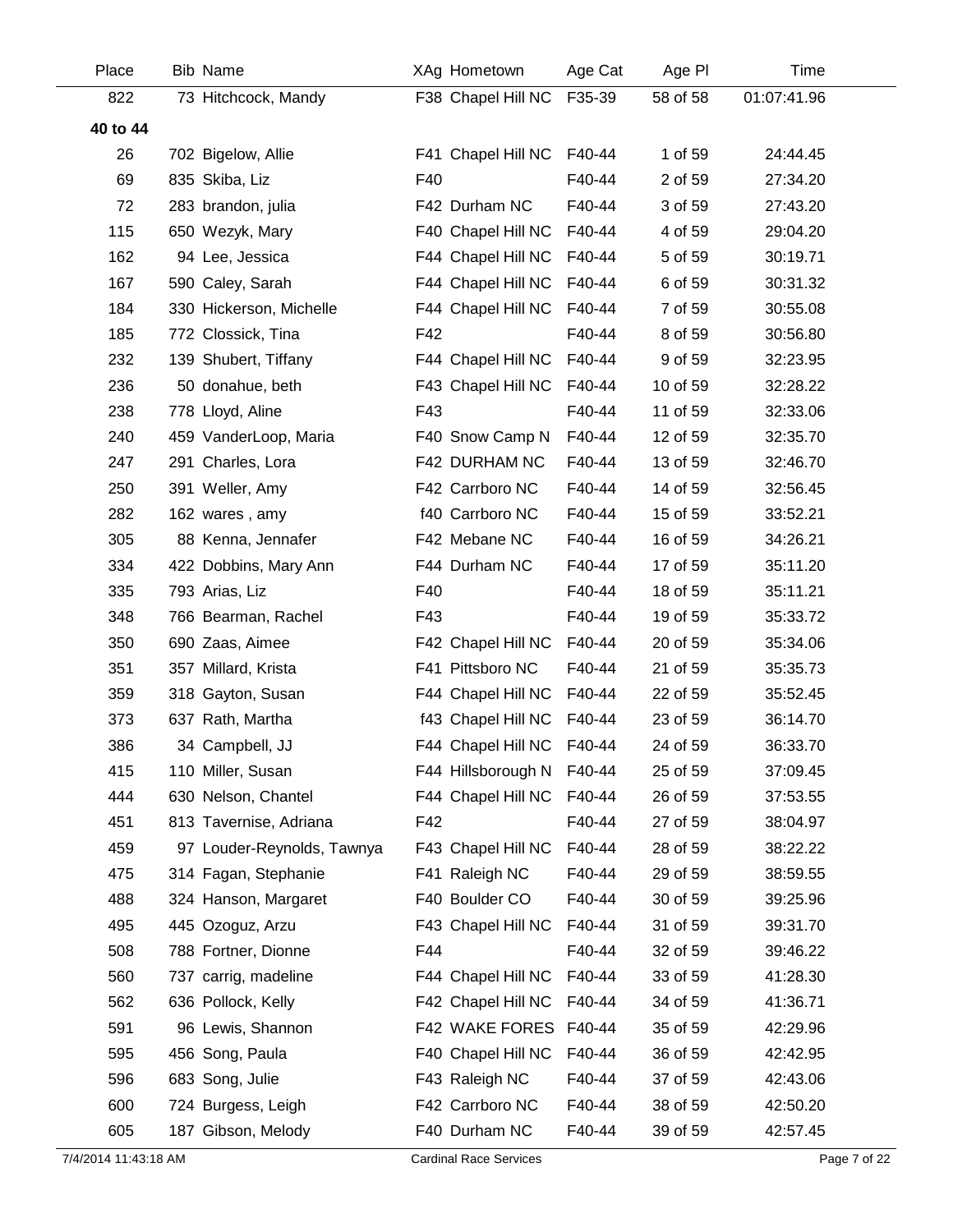| Place    | <b>Bib Name</b>               | XAg Hometown       | Age Cat | Age PI   | Time        |  |
|----------|-------------------------------|--------------------|---------|----------|-------------|--|
| 610      | 325 Hanson-Baldauf, Dana      | F44 Chapel Hill NC | F40-44  | 40 of 59 | 43:06.71    |  |
| 622      | 120 Paisner, Sara             | F41 Chapel Hill NC | F40-44  | 41 of 59 | 43:32.96    |  |
| 638      | 663 Ghezzo, Ginny             | F44 DURHAM NC      | F40-44  | 42 of 59 | 44:15.45    |  |
| 650      | 489 Campbell, Dana            | f42 Chapel Hill NC | F40-44  | 43 of 59 | 45:12.20    |  |
| 657      | 243 Lange, Lizzie             | F40 Carrboro NC    | F40-44  | 44 of 59 | 45:23.70    |  |
| 667      | 651 Williams, Crystal         | F40 Durham NC      | F40-44  | 45 of 59 | 46:01.45    |  |
| 680      | 246 Martina, Milinda          | F42 Chapel Hill NC | F40-44  | 46 of 59 | 47:12.81    |  |
| 695      | 646 Strobel, Jennifer         | F40 Durham NC      | F40-44  | 47 of 59 | 48:09.71    |  |
| 698      | 20 Bergman, Kirsten           | F44 Chapel Hill NC | F40-44  | 48 of 59 | 48:29.47    |  |
| 700      | 239 Howard, Donna             | F43 Chapel Hill NC | F40-44  | 49 of 59 | 48:29.97    |  |
| 707      | 249 Moellenbrock, Bonny       | F43 Chapel Hill NC | F40-44  | 50 of 59 | 48:46.45    |  |
| 725      | 183 Faber, Michelle           | F44 DURHAM NC      | F40-44  | 51 of 59 | 50:24.06    |  |
| 732      | 115 Morrison, Susan           | F42 Durham NC      | F40-44  | 52 of 59 | 51:25.05    |  |
| 737      | 428 Hightower, Karen          | F40 Mt. Carmel TN  | F40-44  | 53 of 59 | 51:41.22    |  |
| 752      | 827 Campbell, Amy             | F44                | F40-44  | 54 of 59 | 52:47.20    |  |
| 753      | 123 Pavilonis, Helen          | F43 Durham NC      | F40-44  | 55 of 59 | 52:49.70    |  |
| 754      | 65 Gosselin, Tracy            | F43 Carrboro NC    | F40-44  | 56 of 59 | 52:49.81    |  |
| 757      | 197 Moore, Kristin            | F42 Durham NC      | F40-44  | 57 of 59 | 52:53.70    |  |
| 795      | 254 Portbury, Andrea          | F43 Chapel Hill NC | F40-44  | 58 of 59 | 58:47.45    |  |
| 810      | 392 Wertley-Rotenberry, Julia | F43 Chapel Hill NC | F40-44  | 59 of 59 | 01:03:49.45 |  |
| 45 to 49 |                               |                    |         |          |             |  |
| 38       | 731 Morgan, Leslie            | F49 Chapel Hill NC | F45-49  | 1 of 70  | 26:07.21    |  |
| 113      | 618 Kupec, Alaina             | F45 Carrboro NC    | F45-49  | 2 of 70  | 29:02.46    |  |
| 143      | 502 gibson, jackie            | f49 Chapel Hill NC | F45-49  | 3 of 70  | 29:52.95    |  |
| 168      | 694 Calakos, Nicole           | F47 Roxboro NC     | F45-49  | 4 of 70  | 30:31.33    |  |
| 188      | 337 Jaspers, Ilona            | F45 Carrboro NC    | F45-49  | 5 of 70  | 30:59.31    |  |
| 227      | 833 Saussy, Casey             | F49                | F45-49  | 6 of 70  | 32:13.70    |  |
| 235      | 439 Montaquila, Jill          | F46 Pittsboro NC   | F45-49  | 7 of 70  | 32:27.71    |  |
| 253      | 64 gooden, dana               | F48 Hillsborough N | F45-49  | 8 of 70  | 33:01.46    |  |
| 259      | 358 Mills, Karin              | F48 Carrboro NC    | F45-49  | 9 of 70  | 33:09.45    |  |
| 273      | 406 Kinyamu, Harriet          | F49 Cary NC        | F45-49  | 10 of 70 | 33:37.80    |  |
| 328      | 488 Calhoun, Linh             | F46 Chapel Hill NC | F45-49  | 11 of 70 | 35:07.22    |  |
| 343      | 128 Prince, Katya             | F48 Durham NC      | F45-49  | 12 of 70 | 35:20.70    |  |
| 356      | 875 Keane, Julie              | F45                | F45-49  | 13 of 70 | 35:41.45    |  |
| 368      | 331 Himmel, Theresa           | F46 Chapel Hill NC | F45-49  | 14 of 70 | 36:02.07    |  |
| 374      | 689 whetstone, stephanie      | F45 DURHAM NC      | F45-49  | 15 of 70 | 36:16.06    |  |
| 377      | 455 Shofer, Sharon            | F45 Chapel Hill NC | F45-49  | 16 of 70 | 36:23.21    |  |
| 385      |                               | F45 Chapel Hill NC | F45-49  | 17 of 70 | 36:32.30    |  |
|          | 389 Wahlstrom, Torey          |                    |         |          |             |  |
| 391      | 695 Wessell, Laura            | F46 Hillsborough N | F45-49  | 18 of 70 | 36:38.05    |  |
| 395      | 447 Prudhomme, Laura          | F45 CARY NC        | F45-49  | 19 of 70 | 36:41.71    |  |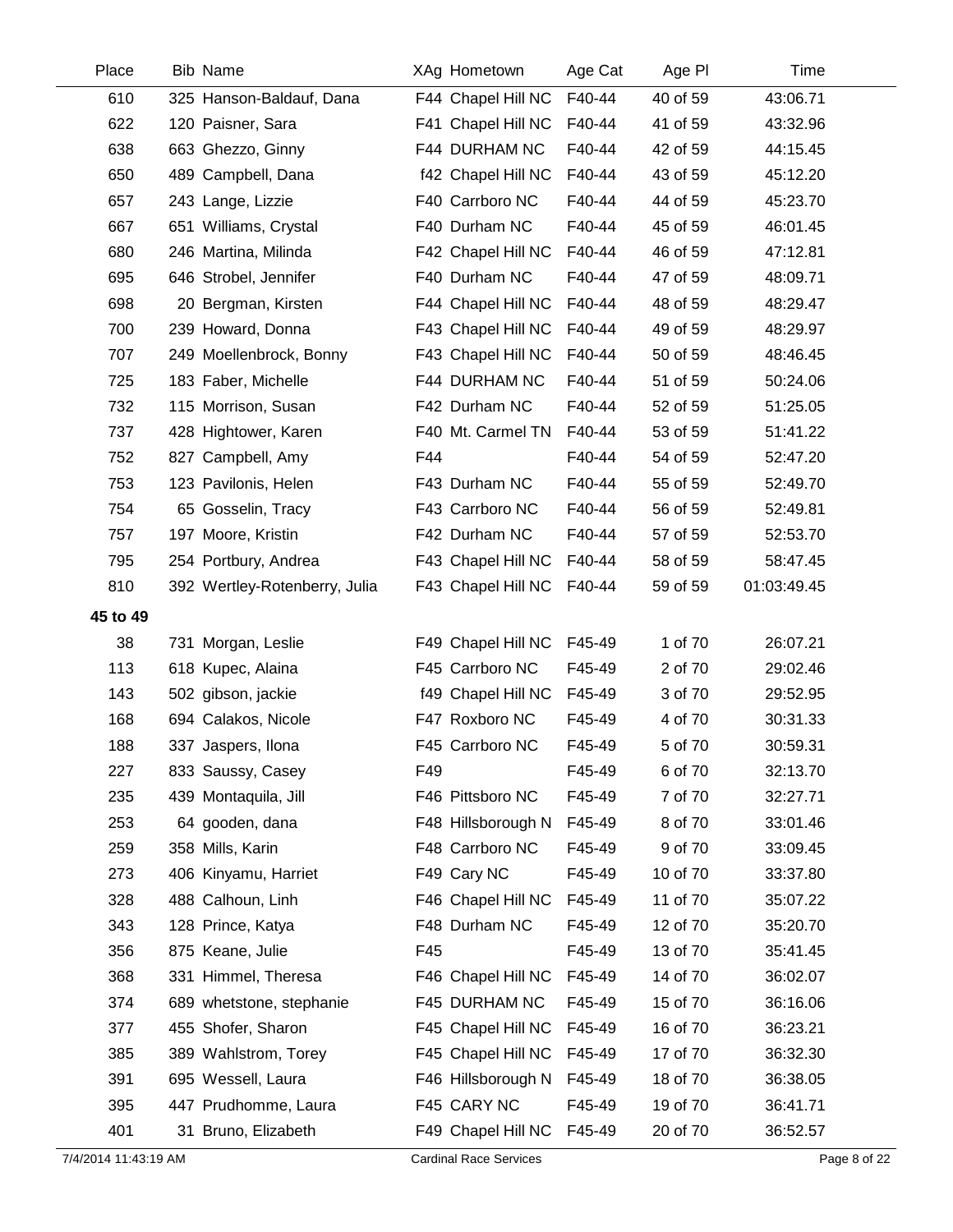| Place | <b>Bib Name</b>           | XAg Hometown       | Age Cat | Age PI   | Time     |  |
|-------|---------------------------|--------------------|---------|----------|----------|--|
| 423   | 859 Hinton, Gwen          | F48                | F45-49  | 21 of 70 | 37:19.70 |  |
| 458   | 310 Douillet, Christelle  | F46 Chapel Hill NC | F45-49  | 22 of 70 | 38:21.71 |  |
| 465   | 879 Duncan, Catherine     | F49                | F45-49  | 23 of 70 | 38:43.96 |  |
| 470   | 805 Noble, Laura          | F46                | F45-49  | 24 of 70 | 38:56.57 |  |
| 476   | 163 Watterson, Carolyn    | F47 Pittsboro NC   | F45-49  | 25 of 70 | 39:02.81 |  |
| 482   | 483 Boggess, Kim          | F49 Chapel Hill NC | F45-49  | 26 of 70 | 39:12.70 |  |
| 491   | 775 McGibbon, Lynne       | F47 Carrboro NC    | F45-49  | 27 of 70 | 39:30.21 |  |
| 502   | 299 Copeland, Valerie     | F46 Chapel Hill NC | F45-49  | 28 of 70 | 39:38.46 |  |
| 506   | 757 Smith, Kathryn        | F48 Carrboro NC    | F45-49  | 29 of 70 | 39:44.46 |  |
| 514   | 490 Carpenter, Kimberly   | F49 Chapel Hill NC | F45-49  | 30 of 70 | 39:55.05 |  |
| 516   | 661 Davis, Sonia          | F47 Chapel Hill NC | F45-49  | 31 of 70 | 40:02.57 |  |
| 521   | 386 Towe, Elizabeth Terra | F47 Hillsborough N | F45-49  | 32 of 70 | 40:08.72 |  |
| 530   | 679 Mouw, Clara           | F46 Chapel Hill NC | F45-49  | 33 of 70 | 40:26.21 |  |
| 534   | 680 Mouw, Sheri           | F46 Chapel Hill NC | F45-49  | 34 of 70 | 40:32.95 |  |
| 542   | 410 Barr, Michele         | F45 Durham NC      | F45-49  | 35 of 70 | 40:51.45 |  |
| 559   | 615 kilts, priscilla      | f46 Durham NC      | F45-49  | 36 of 70 | 41:18.46 |  |
| 561   | 649 West, Betsy           | F48 Durham NC      | F45-49  | 37 of 70 | 41:34.30 |  |
| 585   | 234 Fenhagen, caitlin     | F45 Chapel Hill NC | F45-49  | 38 of 70 | 42:14.20 |  |
| 586   | 264 Stegman, Karen        | F45 Chapel Hill NC | F45-49  | 39 of 70 | 42:14.55 |  |
| 593   | 421 Devanney, Donna       | F48 Durham NC      | F45-49  | 40 of 70 | 42:39.96 |  |
| 604   | 844 miller-sethi, faith   | F49 Chapel Hill NC | F45-49  | 41 of 70 | 42:52.30 |  |
| 613   | 285 Brewster, Wendy       | F48 Chapel Hill NC | F45-49  | 42 of 70 | 43:14.30 |  |
| 640   | 600 Davis, La Tanya       | F47 Chapel Hill NC | F45-49  | 43 of 70 | 44:25.70 |  |
| 644   | 861 Powers, Maria         | F48                | F45-49  | 44 of 70 | 44:39.73 |  |
| 645   | 258 rodriguez, sandra     | F45 Chapel Hill NC | F45-49  | 45 of 70 | 44:40.45 |  |
| 655   | 566 Weller, Lynn          | F47 Carrboro NC    | F45-49  | 46 of 70 | 45:18.46 |  |
| 668   | 371 Pritchard, Michelle   | F45 Chapel Hill NC | F45-49  | 47 of 70 | 46:16.97 |  |
| 674   | 396 Winans, Diane         | F49 Chapel Hill NC | F45-49  | 48 of 70 | 46:42.05 |  |
| 677   | 311 Dunnington, Mary Jo   | F45 Chapel Hill NC | F45-49  | 49 of 70 | 47:00.46 |  |
| 678   | 130 Rogers, Heather       | F45 Chapel Hill NC | F45-49  | 50 of 70 | 47:00.81 |  |
| 679   | 380 Spaulding, Amy        | F48 DURHAM NC      | F45-49  | 51 of 70 | 47:01.72 |  |
| 684   | 815 Sandlin, Lynette      | F46                | F45-49  | 52 of 70 | 47:34.71 |  |
| 686   | 623 leyden, melanie       | f48 Durham NC      | F45-49  | 53 of 70 | 47:38.32 |  |
| 697   | 168 westdorp, joy         | F47 Carrboro NC    | F45-49  | 54 of 70 | 48:29.06 |  |
| 705   | 548 Pass, Kristen         | F45 Chapel Hill NC | F45-49  | 55 of 70 | 48:41.21 |  |
| 706   | 525 Kesler, Karen         | F46 Chapel Hill NC | F45-49  | 56 of 70 | 48:41.46 |  |
| 716   | 715 Hammond, Elaine       | F47 Durham NC      | F45-49  | 57 of 70 | 49:07.97 |  |
| 734   | 224 Brennan, Kathy        | F47 Durham NC      | F45-49  | 58 of 70 | 51:35.46 |  |
| 755   | 126 Plambeck, Mary Ann    | F48 Hillsborough N | F45-49  | 59 of 70 | 52:50.31 |  |
| 756   | 395 wilson, leslie        | F49 Durham NC      | F45-49  | 60 of 70 | 52:50.71 |  |
| 769   | 626 McLaughlin, Mimi      | F47 Chapel Hill NC | F45-49  | 61 of 70 | 55:38.21 |  |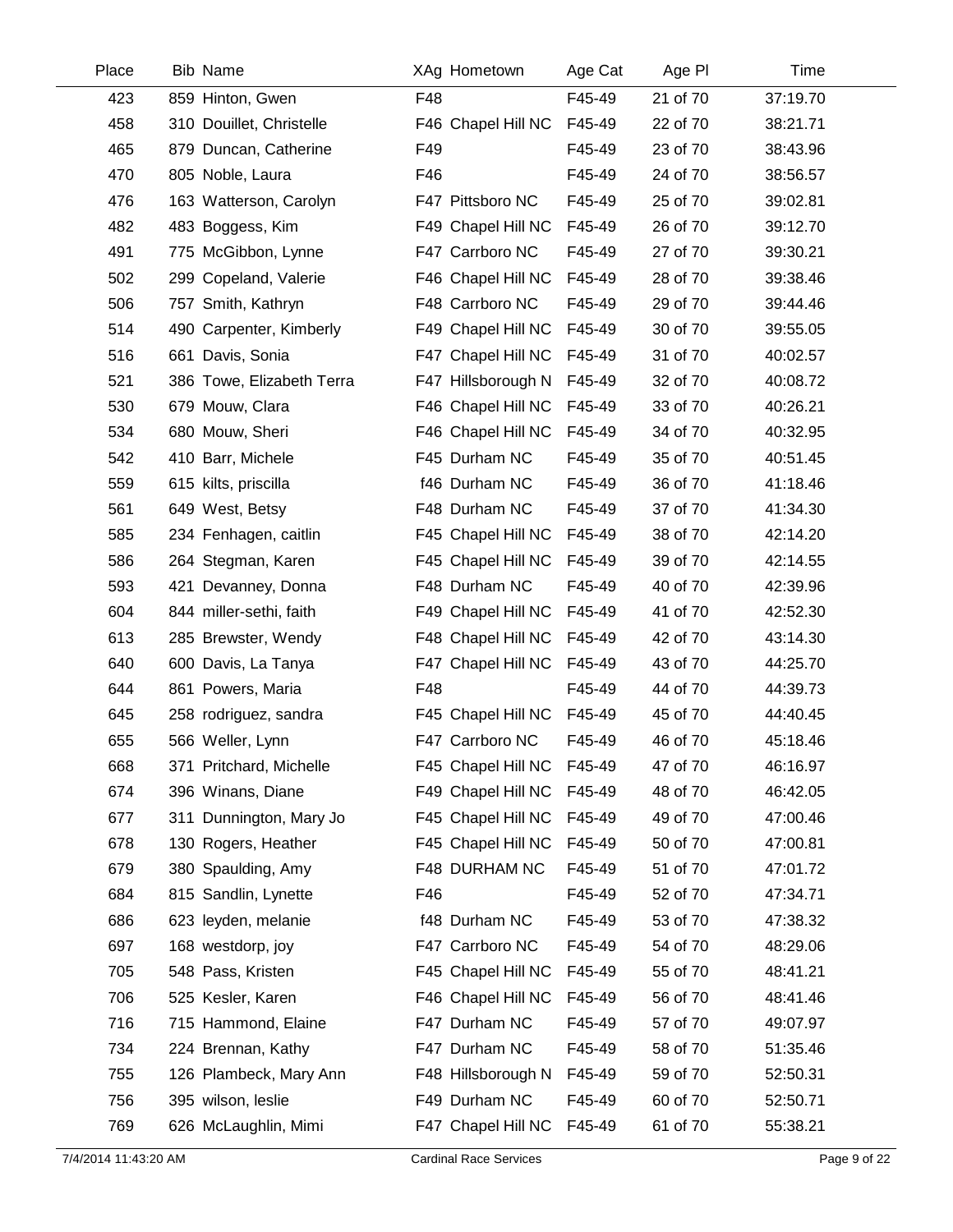| Place                | <b>Bib Name</b>               |                 | XAg Hometown                  | Age Cat | Age PI   | Time        |               |
|----------------------|-------------------------------|-----------------|-------------------------------|---------|----------|-------------|---------------|
| 770                  | 627 Metheny, Vikki            |                 | F47 DURHAM NC                 | F45-49  | 62 of 70 | 55:38.21    |               |
| 776                  | 223 Booth, Donna              |                 | F49 Durham NC                 | F45-49  | 63 of 70 | 56:48.70    |               |
| 777                  | 180 Cabrera, Rebeca           |                 | F45 Durham NC                 | F45-49  | 64 of 70 | 56:58.45    |               |
| 778                  | 532 Maclay, Michelle          |                 | F47 Carrboro NC               | F45-49  | 65 of 70 | 57:01.71    |               |
| 779                  | 491 Cassely, Mary Beth        |                 | F47 Chapel Hill NC            | F45-49  | 66 of 70 | 57:02.13    |               |
| 787                  | 824 Wooton, Cathy             | F46             |                               | F45-49  | 67 of 70 | 58:09.13    |               |
| 800                  | 218 Baca, Marne               |                 | F48 Durham NC                 | F45-49  | 68 of 70 | 59:07.36    |               |
| 811                  | 242 kohout, Melissa           |                 | F48 Chapel Hill NC            | F45-49  | 69 of 70 | 01:04:40.21 |               |
| 824                  | 194 Mendlovitz, Mira          |                 | F47 Evanston IL               | F45-49  | 70 of 70 | 01:08:47.22 |               |
| 50 to 54             |                               |                 |                               |         |          |             |               |
| 139                  | 619 Lebo, Dana                |                 | F54 Chapel Hill NC            | F50-54  | 1 of 44  | 29:46.95    |               |
| 144                  | 101 Matera, Kathy             |                 | F51 Chapel Hill NC            | F50-54  | 2 of 44  | 29:57.21    |               |
| 160                  | 289 Carey, Elizabeth          |                 | F52 Pittsboro NC              | F50-54  | 3 of 44  | 30:18.70    |               |
| 216                  | 292 Chesser, Susan            |                 | F51 Durham NC                 | F50-54  | 4 of 44  | 31:55.22    |               |
| 241                  | 569 Wilkinson, Kari           |                 | F52 Mebane NC                 | F50-54  | 5 of 44  | 32:35.96    |               |
| 262                  | 750 Harkins, Heidi            |                 | F50 Chapel Hill NC            | F50-54  | 6 of 44  | 33:17.46    |               |
| 270                  | 334 Holland, Holly            |                 | F52 Chapel Hill NC            | F50-54  | 7 of 44  | 33:31.31    |               |
| 303                  | 109 Meyer, Jaye               |                 | F53 Chapel Hill NC            | F50-54  | 8 of 44  | 34:24.31    |               |
| 304                  | 676 McLeod, Leigh             |                 | F50 Chapel Hill NC            | F50-54  | 9 of 44  | 34:24.97    |               |
| 353                  | 785 Nason, Ellen              | F <sub>51</sub> |                               | F50-54  | 10 of 44 | 35:36.71    |               |
| 363                  | 685 Weeks, Cyndy              |                 | F50 Carrboro NC               | F50-54  | 11 of 44 | 35:55.05    |               |
| 402                  | 113 moore, jean               |                 | F50 Cary NC                   | F50-54  | 12 of 44 | 36:54.31    |               |
| 453                  | 850 McDonnell, Miss           | F <sub>54</sub> |                               | F50-54  | 13 of 44 | 38:13.05    |               |
| 455                  | 370 Powell, Amy               |                 | F52 Chapel Hill NC            | F50-54  | 14 of 44 | 38:16.71    |               |
| 463                  | 528 la via, maria             |                 | f50 Chapel Hill NC            | F50-54  | 15 of 44 | 38:37.95    |               |
| 467                  | 368 Perry, Susan              |                 | F50 Chapel Hill NC            | F50-54  | 16 of 44 | 38:48.71    |               |
| 477                  | 374 Richardson, Julie         |                 | F51 Chapel Hill NC            | F50-54  | 17 of 44 | 39:06.47    |               |
| 507                  | 840 Trimmar, Julia            | F <sub>53</sub> |                               | F50-54  | 18 of 44 | 39:45.55    |               |
| 513                  | 201 O'Loughlin, Kathleen      |                 | F54 Chapel Hill NC            | F50-54  | 19 of 44 | 39:54.55    |               |
| 529                  | 480 Blackwell, Susan          |                 | <b>f54 DURHAM NC</b>          | F50-54  | 20 of 44 | 40:23.06    |               |
| 538                  | 417 Castor, Maggie            |                 | F52 Middlesex NC              | F50-54  | 21 of 44 | 40:39.96    |               |
| 546                  | 588 Archer, Janet             |                 | F54 Chapel Hill NC            | F50-54  | 22 of 44 | 40:55.30    |               |
| 587                  | 423 Goldstein, Shari          |                 | F53 Chapel Hill NC            | F50-54  | 23 of 44 | 42:22.96    |               |
| 615                  | 14 Andrews, Salette           |                 | F54 Chapel Hill NC            | F50-54  | 24 of 44 | 43:24.46    |               |
| 619                  | 831 Scheible, Carol           | F <sub>51</sub> |                               | F50-54  | 25 of 44 | 43:28.07    |               |
| 625                  | 348 Lawrence, Susan           |                 | F52 Chapel Hill NC            | F50-54  | 26 of 44 | 43:42.05    |               |
| 641                  | 607 Garcia-Granados, Alexandr |                 | f51 Durham NC                 | F50-54  | 27 of 44 | 44:29.71    |               |
| 646                  | 530 Latour, Anne              |                 | F52 Cary NC                   | F50-54  | 28 of 44 | 44:46.81    |               |
| 670                  | 207 Schubert, Nancy           |                 | F52 Chapel Hill NC            | F50-54  | 29 of 44 | 46:18.55    |               |
| 687                  | 336 Howes, Cathy              |                 | F52 Chapel Hill NC            | F50-54  | 30 of 44 | 47:39.96    |               |
| 708                  | 235 Folger, Jill              |                 | F51 Chapel Hill NC            | F50-54  | 31 of 44 | 48:46.46    |               |
| 7/4/2014 11:43:20 AM |                               |                 | <b>Cardinal Race Services</b> |         |          |             | Page 10 of 22 |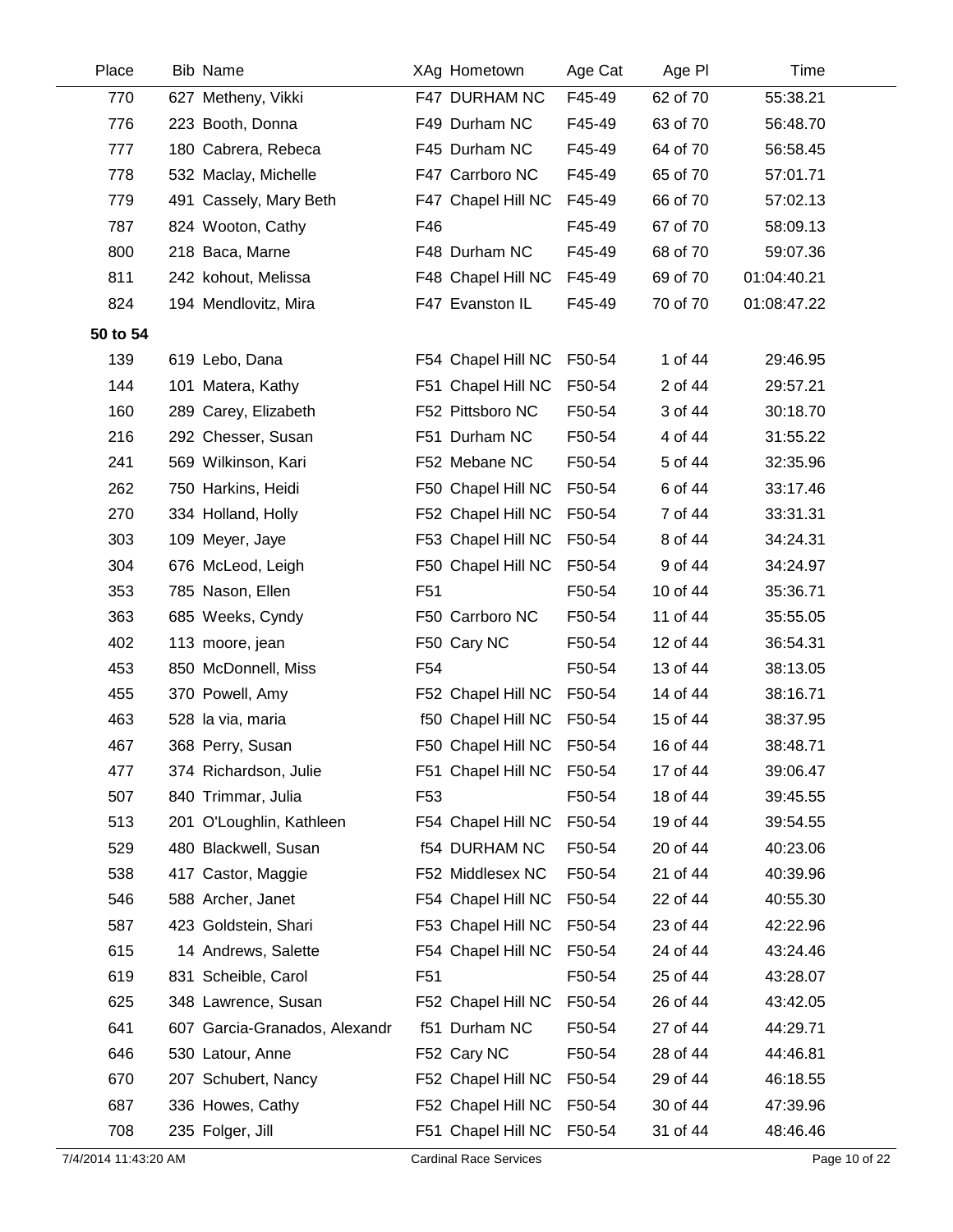| Place    | <b>Bib Name</b>          |                 | XAg Hometown         | Age Cat | Age PI   | Time        |
|----------|--------------------------|-----------------|----------------------|---------|----------|-------------|
| 715      | 397 Wuj, Barbaraciak     |                 | F52 Chapel Hill NC   | F50-54  | 32 of 44 | 49:07.95    |
| 717      | 189 kardon, mary         |                 | f52 Raleigh NC       | F50-54  | 33 of 44 | 49:08.71    |
| 721      | 248 McMiller, Yvette     |                 | <b>f50 DURHAM NC</b> | F50-54  | 34 of 44 | 49:58.71    |
| 744      | 66 Graden, Mayra         |                 | F51 Chapel Hill NC   | F50-54  | 35 of 44 | 52:11.20    |
| 758      | 344 Kimbell, Julie       |                 | F53 Chapel Hill NC   | F50-54  | 36 of 44 | 53:33.95    |
| 768      | 92 Lane, Carolyn         |                 | F53 Durham NC        | F50-54  | 37 of 44 | 55:10.46    |
| 783      | 267 Tsin, Judith         |                 | F54 Durham NC        | F50-54  | 38 of 44 | 58:02.70    |
| 788      | 214 Agusta, Katherine    |                 | F50 Durham NC        | F50-54  | 39 of 44 | 58:26.86    |
| 790      | 250 nelson, joan         |                 | F53 Durham NC        | F50-54  | 40 of 44 | 58:28.61    |
| 793      | 26 Bowman, Shelley       |                 | F51 College Station  | F50-54  | 41 of 44 | 58:46.98    |
| 794      | 177 Apperson, Karen      |                 | F50 Chapel Hill NC   | F50-54  | 42 of 44 | 58:47.13    |
| 803      | 15 Anthony, Anne         |                 | F54 Chapel Hill NC   | F50-54  | 43 of 44 | 01:00:22.96 |
| 813      | 37 Carpenter, Andrea     |                 | F53 Chapel Hill NC   | F50-54  | 44 of 44 | 01:04:57.70 |
| 55 to 59 |                          |                 |                      |         |          |             |
| 190      | 46 Couper, Rietta        |                 | F55 Chapel Hill NC   | F55-59  | 1 of 28  | 31:01.55    |
| 204      | 591 Campbell, Barbara    |                 | F56 Carrboro NC      | F55-59  | 2 of 28  | 31:39.20    |
| 233      | 538 McArdle, Jill        |                 | F55 Chapel Hill NC   | F55-59  | 3 of 28  | 32:25.80    |
| 357      | 301 Cunningham, Jayne    |                 | F57 Hillsborough N   | F55-59  | 4 of 28  | 35:48.97    |
| 409      | 781 Li, Vivian           | F <sub>56</sub> |                      | F55-59  | 5 of 28  | 37:02.20    |
| 419      | 449 Rose, Peggy          |                 | F58 Raleigh NC       | F55-59  | 6 of 28  | 37:15.45    |
| 437      | 855 Moses, Kitty         | F <sub>58</sub> |                      | F55-59  | 7 of 28  | 37:38.81    |
| 487      | 372 read, emily          |                 | f59 Florence SC      | F55-59  | 8 of 28  | 39:23.20    |
| 490      | 338 Jekubovitch, Nan     |                 | F57 Siler City NC    | F55-59  | 9 of 28  | 39:29.82    |
| 519      | 321 Greene, Deb          |                 | F57 Chapel Hill NC   | F55-59  | 10 of 28 | 40:05.71    |
| 540      | 335 Horton, Julie        |                 | F58 Chapel Hill NC   | F55-59  | 11 of 28 | 40:47.71    |
| 592      | 557 Stanford, Bobbie     |                 | F58 Chapel Hill NC   | F55-59  | 12 of 28 | 42:37.21    |
| 603      | 765 Bush, Peggy          | F <sub>58</sub> |                      | F55-59  | 13 of 28 | 42:50.98    |
| 632      | 796 Wasiolak, Sue        | F <sub>59</sub> |                      | F55-59  | 14 of 28 | 44:02.45    |
| 652      | 322 Gumbrecht, Carrie    |                 | F56 BURLINGTON       | F55-59  | 15 of 28 | 45:13.05    |
| 665      | 431 Jordan, Joanne       |                 | F59 Chapel Hill NC   | F55-59  | 16 of 28 | 45:45.71    |
| 681      | 203 Rosen, Maureen       |                 | F57 Chapel Hill NC   | F55-59  | 17 of 28 | 47:20.45    |
| 696      | 345 King-Herbert, Angela |                 | F55 Hillsborough N   | F55-59  | 18 of 28 | 48:18.80    |
| 745      | 315 Fitzpatrick, Karin   |                 | F55 Hillsborough N   | F55-59  | 19 of 28 | 52:11.31    |
| 760      | 601 Dawson, Kim          |                 | F56 Carrboro NC      | F55-59  | 20 of 28 | 54:13.12    |
| 766      | 149 Stone, Gaynell       |                 | F58 Durham NC        | F55-59  | 21 of 28 | 55:04.62    |
| 772      | 475 Barbari, Lynn        |                 | F56 RALEIGH NC       | F55-59  | 22 of 28 | 55:55.46    |
| 781      | 356 Millager, Sue        |                 | F55 Carrboro NC      | F55-59  | 23 of 28 | 57:56.12    |
| 789      | 241 KOCH, NANCY          |                 | F57 Chapel Hill NC   | F55-59  | 24 of 28 | 58:28.46    |
| 801      | 713 Freund, Jane         |                 | F59 Carrboro NC      | F55-59  | 25 of 28 | 59:37.71    |
| 802      | 220 Baynes, Jean         |                 | F58 Chapel Hill NC   | F55-59  | 26 of 28 | 59:37.97    |
| 807      | 59 Freundlich, Donna     |                 | F56 Pittsboro NC     | F55-59  | 27 of 28 | 01:01:35.45 |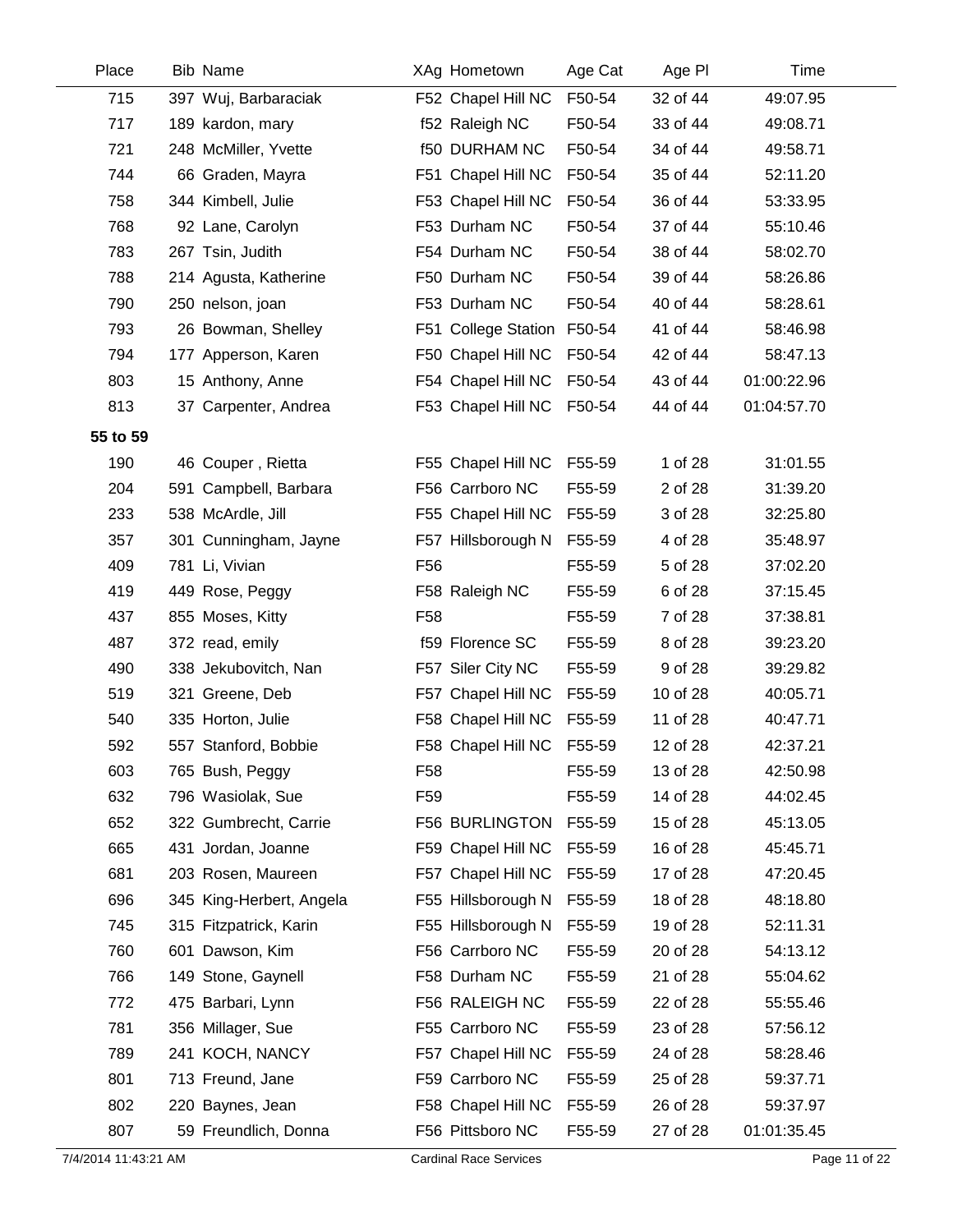| Place    | <b>Bib Name</b>        |                 | XAg Hometown       | Age Cat | Age PI     | Time        |
|----------|------------------------|-----------------|--------------------|---------|------------|-------------|
| 827      | 847 Ramsey, Teresa     | F <sub>56</sub> |                    | F55-59  | 28 of 28   | 01:10:16.70 |
| 60 to 64 |                        |                 |                    |         |            |             |
| 201      | 195 merritt, kathy     |                 | F60 Chapel Hill NC | F60-64  | 1 of 19    | 31:23.95    |
| 268      | 438 McNeilly, Kevin    |                 | F62 Carrboro NC    | F60-64  | 2 of 19    | 33:28.95    |
| 439      | 425 Hetherington, Jean |                 | F62 Chapel Hill NC | F60-64  | 3 of 19    | 37:42.95    |
| 441      | 841 Holder, Kaye       | F64             |                    | F60-64  | 4 of 19    | 37:43.71    |
| 550      | 568 west, tracey       |                 | F61 Chapel Hill NC | F60-64  | 5 of 19    | 41:08.70    |
| 567      | 23 Boone, Joan         |                 | F61 Efland NC      | F60-64  | 6 of 19    | 41:48.20    |
| 612      | 142 Smith, Maryann     |                 | F63 Pittsboro NC   | F60-64  | 7 of 19    | 43:09.96    |
| 656      | 327 Harvey, Gwendolyn  |                 | F61 Hillsborough N | F60-64  | 8 of 19    | 45:21.80    |
| 666      | 18 BAKER, LYNDA        |                 | F63 Chapel Hill NC | F60-64  | 9 of 19    | 46:01.21    |
| 682      | 80 Jacobson, Sandy     |                 | F61 Wallace NC     | F60-64  | 10 of 19   | 47:24.21    |
| 694      | 103 mccluskey, linda   |                 | f61 Chapel Hill NC | F60-64  | 11 of 19   | 48:08.46    |
| 714      | 164 Weinberger, Robin  |                 | F60 Carrboro NC    | F60-64  | 12 of 19   | 48:59.96    |
| 762      | 198 Murrah, Valerie    |                 | F63 Chapel Hill NC | F60-64  | 13 of 19   | 54:51.61    |
| 765      | 443 O'Brien, Lynne     |                 | F63 Carrboro NC    | F60-64  | 14 of 19   | 55:00.96    |
| 785      | 270 Zulauf, Mary       |                 | F61 Chapel Hill NC | F60-64  | 15 of 19   | 58:05.61    |
| 797      | 253 Penn, Carolyn      |                 | F60 Chapel Hill NC | F60-64  | 16 of 19   | 59:02.71    |
| 809      | 500 Fenton, Serena     |                 | F61 Chapel Hill NC | F60-64  | 17 of 19   | 01:02:34.21 |
| 812      | 225 Bright, Gini       |                 | F63 Durham NC      | F60-64  | 18 of 19   | 01:04:53.20 |
| 823      | 95 Lewis, Patricia     |                 | F61 Chapel Hill NC | F60-64  | 19 of 19   | 01:08:06.21 |
| 65 to 69 |                        |                 |                    |         |            |             |
| 472      | 215 Anderson, Sheelagh |                 | F67 Chapel Hill NC | F65-69  | 1 of $6$   | 38:56.96    |
| 584      | 303 Cupitt, Julia      |                 | F66 DURHAM NC      | F65-69  | $2$ of $6$ | 42:12.71    |
| 699      | 312 Emshoff, Margie    |                 | f68 Chapel Hill NC | F65-69  | 3 of 6     | 48:29.95    |
| 701      | 675 McKown, Mary       |                 | F69 Chapel Hill NC | F65-69  | 4 of 6     | 48:32.71    |
| 702      | 405 Haywood, Marion    |                 | F67 Chapel Hill NC | F65-69  | 5 of 6     | 48:35.21    |
| 709      | 529 landen, jane       |                 | f67 Mebane NC      | F65-69  | 6 of 6     | 48:52.23    |
| 70 to 74 |                        |                 |                    |         |            |             |
| 609      | 858 Yeowell, Heather   | F74             |                    | F70-99  | $1$ of $2$ | 43:06.55    |
| 75 to 79 |                        |                 |                    |         |            |             |
| 723      | 131 Roggenbuck, Sharon |                 | F75 Hillsborough N | F70-99  | 2 of 2     | 50:14.47    |
| M        |                        |                 |                    |         |            |             |
| 5 to 9   |                        |                 |                    |         |            |             |
| 289      | 692 Zaas, Jonah        |                 | M8 Chapel Hill NC  | M2-9    | 1 of $5$   | 33:58.07    |
| 501      | 736 godfrey, logan     |                 | M9 Chapel Hill NC  | M2-9    | 2 of 5     | 39:38.20    |
| 589      | 505 grabowski, jon     |                 | M9 Chapel Hill NC  | M2-9    | 3 of 5     | 42:29.71    |
| 621      | 355 Mendlovtz, Harry   |                 | M8 Chapel Hill NC  | M2-9    | 4 of 5     | 43:32.71    |
| 741      | 495 Cummings, Aaron    |                 | M8 Chapel Hill NC  | $M2-9$  | 5 of 5     | 52:08.96    |
|          |                        |                 |                    |         |            |             |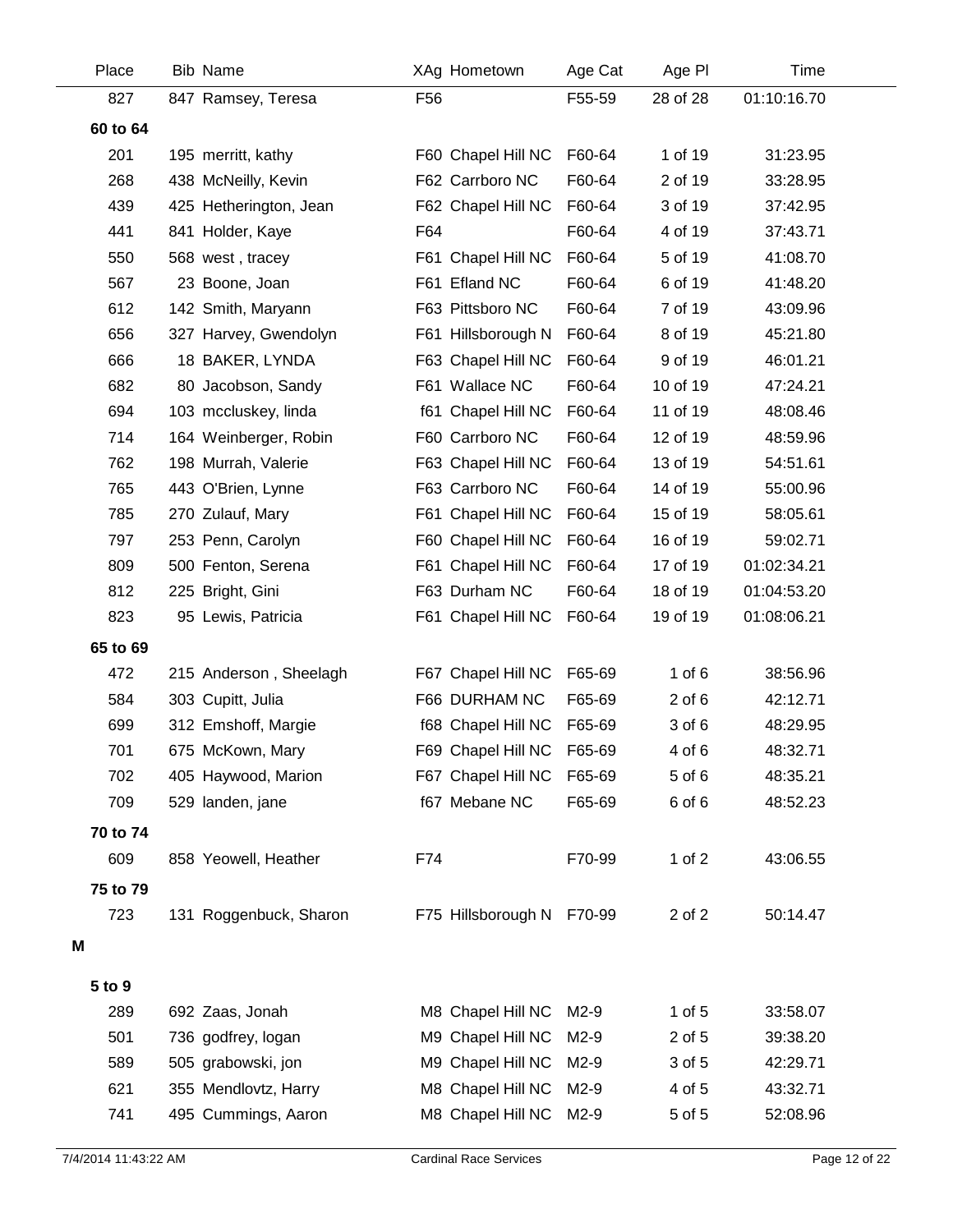| Place    | <b>Bib Name</b>           |     | XAg Hometown       | Age Cat | Age PI   | Time     |
|----------|---------------------------|-----|--------------------|---------|----------|----------|
| 10 to 14 |                           |     |                    |         |          |          |
| 29       | 190 Kearsley, Benjamin    |     | M14 Durham NC      | M10-14  | 1 of 13  | 25:00.20 |
| 87       | 701 Usinger, Emil         |     | M13 Carrboro NC    | M10-14  | 2 of 13  | 28:26.70 |
| 126      | 707 Motley, Griffin       |     | M12 Carrboro NC    | M10-14  | 3 of 13  | 29:34.95 |
| 183      | 401 Graham, Dalton        |     | M11 Chapel Hill NC | M10-14  | 4 of 13  | 30:54.70 |
| 207      | 878 Merklein, Ethan       | M12 |                    | M10-14  | 5 of 13  | 31:43.80 |
| 333      | 759 Martin, Jojo          |     | M12 Newcastle ME   | M10-14  | 6 of 13  | 35:09.55 |
| 376      | 798 Harris, Andrew        | M14 |                    | M10-14  | 7 of 13  | 36:20.45 |
| 481      | 411 Barr, Mitchell        |     | M14 Durham NC      | M10-14  | 8 of 13  | 39:09.46 |
| 544      | 602 Delgado, Isaias       |     | M14 CARY NC        | M10-14  | 9 of 13  | 40:52.70 |
| 558      | 381 Straub, James         |     | M10 Chapel Hill NC | M10-14  | 10 of 13 | 41:12.96 |
| 648      | 592 campbell, ben         |     | m11 Chapel Hill NC | M10-14  | 11 of 13 | 45:00.96 |
| 685      | 184 Faber, Samuel         |     | M11 DURHAM NC      | M10-14  | 12 of 13 | 47:37.70 |
| 736      | 593 Campbell, Drew        |     | M14 Chapel Hill NC | M10-14  | 13 of 13 | 51:35.97 |
| 15 to 19 |                           |     |                    |         |          |          |
| 8        | 729 Vanderford, Eric      | M15 |                    | M15-19  | 1 of 12  | 22:39.95 |
| 14       | 541 Meyer, Quinton        |     | M15 DURHAM NC      | M15-19  | 2 of 12  | 23:32.20 |
| 16       | 762 Allen, Zachary        | M16 |                    | M15-19  | 3 of 12  | 23:57.45 |
| 25       | 848 Weintraub, Max        | M16 |                    | M15-19  | 4 of 12  | 24:39.21 |
| 33       | 540 Meyer, Greyson        |     | M18 DURHAM NC      | M15-19  | 5 of 12  | 25:37.45 |
| 40       | 720 Marsh, Avery          |     | M16 Carrboro NC    | M15-19  | 6 of 12  | 26:17.05 |
| 53       | 616 Kmiec, Harry          |     | M15 Chapel Hill NC | M15-19  | 7 of 12  | 26:55.05 |
| 54       | 687 Whetstone, Cole       |     | M17 DURHAM NC      | M15-19  | 8 of 12  | 27:01.80 |
| 60       | 506 Graden, Joseph        |     | M15 Chapel Hill NC | M15-19  | 9 of 12  | 27:15.95 |
| 123      | 347 knight, tai           |     | M15 Chapel Hill NC | M15-19  | 10 of 12 | 29:25.95 |
| 280      | 482 Board, Anthony        |     | M15 DURHAM NC      | M15-19  | 11 of 12 | 33:45.47 |
| 616      | 551 Pritchaard, Nathaniel |     | M18 Chapel Hill NC | M15-19  | 12 of 12 | 43:24.72 |
| 20 to 24 |                           |     |                    |         |          |          |
| 3        | 499 Day, Tom              |     | M20 Haddam CT      | M20-24  | 1 of 16  | 21:19.45 |
| 13       | 822 Buck, Benjamin        | M24 |                    | M20-24  | 2 of 16  | 23:21.30 |
| 17       | 554 schwartz, elliott     |     | m21 Chapel Hill NC | M20-24  | 3 of 16  | 23:57.96 |
| 28       | 12 Allen, Gabriel         |     | M20 Chapel Hill NC | M20-24  | 4 of 16  | 24:56.55 |
| 39       | 812 Scharen, Logan        | M20 |                    | M20-24  | 5 of 16  | 26:13.30 |
| 43       | 11 Aldridge, Guy          |     | M23 High Point NC  | M20-24  | 6 of 16  | 26:29.82 |
| 46       | 320 Germaine, Matthew     |     | M20 Berkley MI     | M20-24  | 7 of 16  | 26:36.80 |
| 88       | 503 Gier, David           |     | M21 Overland Park  | M20-24  | 8 of 16  | 28:28.45 |
| 157      | 717 Inman, Matthew        |     | M22 Chapel Hill NC | M20-24  | 9 of 16  | 30:16.46 |
| 159      | 659 Chen, Albert          |     | M22 Solon OH       | M20-24  | 10 of 16 | 30:17.46 |
| 175      | 544 Montes, Kevin         |     | M20 Melbourne FL   | M20-24  | 11 of 16 | 30:43.22 |
| 180      | 543 Mikhaylyants, Vadim   |     | M24 Chapel Hill NC | M20-24  | 12 of 16 | 30:50.05 |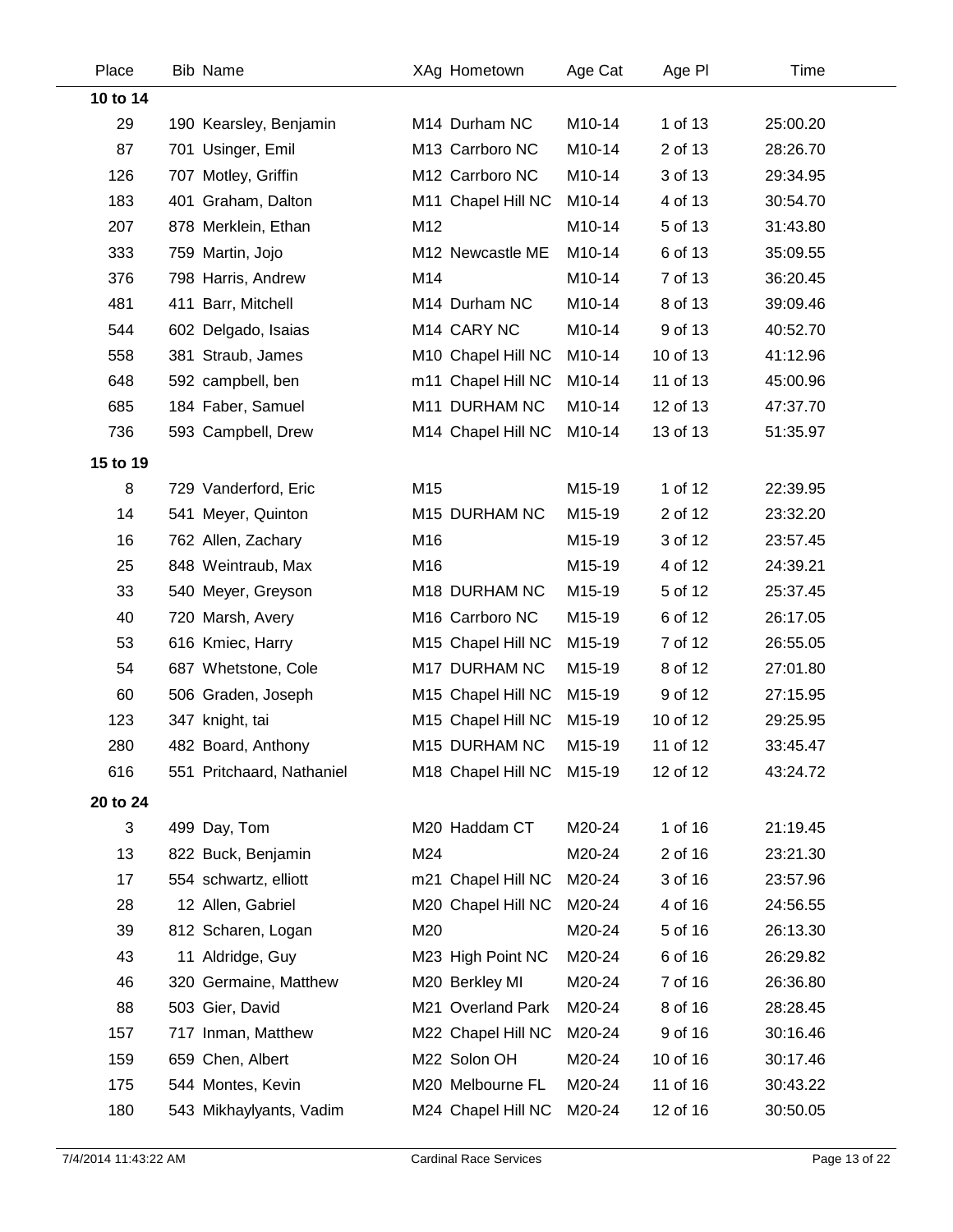| Place          | Bib Name              |     | XAg Hometown       | Age Cat | Age PI   | Time     |
|----------------|-----------------------|-----|--------------------|---------|----------|----------|
| 223            | 632 Nelson, Roberts   |     | M20 Chapel Hill NC | M20-24  | 13 of 16 | 32:05.45 |
| 293            | 400 alston, kwame     |     | m24 Carrboro NC    | M20-24  | 14 of 16 | 34:07.71 |
| 479            | 166 westdorp, ethan   |     | M20 Carrboro NC    | M20-24  | 15 of 16 | 39:07.71 |
| 614            | 468 Allen, Jerry      |     | M24 Chapel Hill NC | M20-24  | 16 of 16 | 43:23.30 |
| 25 to 29       |                       |     |                    |         |          |          |
| 1              | 669 Keyserling, Kaleb |     | M27 Chapel Hill NC | M25-29  | 1 of 42  | 20:41.45 |
| $\overline{2}$ | 341 Keenan III, John  |     | M26 Sanford NC     | M25-29  | 2 of 42  | 21:01.55 |
| 5              | 808 Maves, Greg       | M27 |                    | M25-29  | 3 of 42  | 22:04.20 |
| $\overline{7}$ | 727 Ornelas, Victor   | M28 |                    | M25-29  | 4 of 42  | 22:36.95 |
| 11             | 583 Stafford, Jordan  |     | M27 Carrboro NC    | M25-29  | 5 of 42  | 23:01.95 |
| 31             | 43 Corty, Robert      |     | M26 Chapel Hill NC | M25-29  | 6 of 42  | 25:36.55 |
| 32             | 869 Johnson, David    | M28 |                    | M25-29  | 7 of 42  | 25:37.45 |
| 36             | 633 Owens, James      |     | M25 Morrisville NC | M25-29  | 8 of 42  | 25:58.70 |
| 45             | 585 Richburg, Jimmy   | M25 |                    | M25-29  | 9 of 42  | 26:34.45 |
| 50             | 817 Houck, Scott      | M29 |                    | M25-29  | 10 of 42 | 26:51.05 |
| 56             | 373 Read, Quentin     |     | M26 Durham NC      | M25-29  | 11 of 42 | 27:03.81 |
| 59             | 533 Mangalea, Mike    |     | M26 Chapel Hill NC | M25-29  | 12 of 42 | 27:15.45 |
| 65             | 539 Mckinney, Taylor  |     | M25 Carrboro NC    | M25-29  | 13 of 42 | 27:27.20 |
| 81             | 810 Phillips, John    | M25 |                    | M25-29  | 14 of 42 | 28:19.30 |
| 95             | 518 Jung, Jae         |     | M25 Chapel Hill NC | M25-29  | 15 of 42 | 28:40.70 |
| 98             | 434 Leet, Alex        |     | M29 Raleigh NC     | M25-29  | 16 of 42 | 28:41.47 |
| 107            | 779 Smola, Matt       |     | M26 Carrboro NC    | M25-29  | 17 of 42 | 28:56.45 |
| 109            | 653 Aldina, Rob       |     | M29 Raleigh NC     | M25-29  | 18 of 42 | 28:57.95 |
| 117            | 752 Nichols, Mark     |     | M29 Chapel Hill NC | M25-29  | 19 of 42 | 29:05.70 |
| 121            | 408 Baker, Rhys       |     | M26 Chapel Hill NC | M25-29  | 20 of 42 | 29:23.30 |
| 122            | 768 van Zessen, Ruud  |     | M26 Carrboro NC    | M25-29  | 21 of 42 | 29:24.97 |
| 136            | 876 Mirzoev, Tigran   | M29 |                    | M25-29  | 22 of 42 | 29:43.55 |
| 202            | 678 Meyer, Beau       |     | M26 Chapel Hill NC | M25-29  | 23 of 42 | 31:25.05 |
| 214            | 476 Baumann, Justin   |     | M25 Chapel Hill NC | M25-29  | 24 of 42 | 31:51.21 |
| 215            | 792 Roberts, Simon    | M27 |                    | M25-29  | 25 of 42 | 31:54.72 |
| 242            | 780 Rice, Gregg       |     | M26 Chapel Hill NC | M25-29  | 26 of 42 | 32:37.96 |
| 243            | 657 Brown, Daniel     |     | M27 DURHAM NC      | M25-29  | 27 of 42 | 32:38.55 |
| 244            | 586 Albrecht, Tim     | M25 |                    | M25-29  | 28 of 42 | 32:40.96 |
| 246            | 339 Jingozian, Jim    |     | M28 Hillsborough N | M25-29  | 29 of 42 | 32:45.70 |
| 285            | 512 Hart, John        |     | M27 Chapel Hill NC | M25-29  | 30 of 42 | 33:53.81 |
| 287            | 584 Staley, David     |     | M29 Hillsborough N | M25-29  | 31 of 42 | 33:56.73 |
| 314            | 29 Brooks, Stuart     |     | M27 Cary NC        | M25-29  | 32 of 42 | 34:45.56 |
| 340            | 282 Berry, Matthew    |     | M27 Durham NC      | M25-29  | 33 of 42 | 35:15.21 |
| 424            | 698 Ayers, Jordan     |     | M27 Durham NC      | M25-29  | 34 of 42 | 37:19.96 |
| 431            | 829 Wang, Kyle        |     | M28 Carrboro NC    | M25-29  | 35 of 42 | 37:31.05 |
| 445            | 777 Pomer, Alex       | M27 |                    | M25-29  | 36 of 42 | 37:56.22 |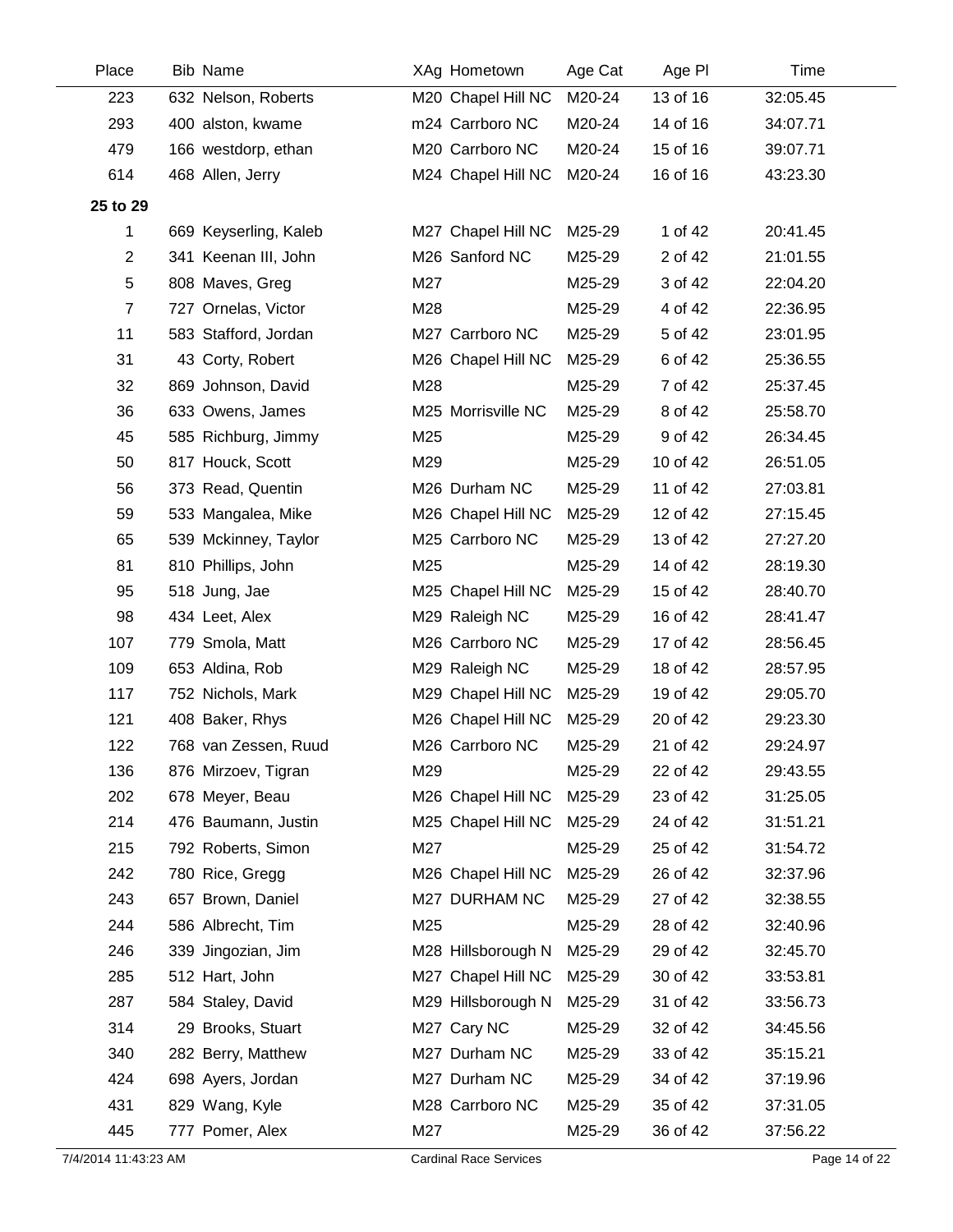| Place    | <b>Bib Name</b>         |     | XAg Hometown       | Age Cat | Age PI   | Time        |
|----------|-------------------------|-----|--------------------|---------|----------|-------------|
| 448      | 155 Thakrar, Sanjay     |     | M27 Fishers IN     | M25-29  | 37 of 42 | 37:57.22    |
| 469      | 418 Czarnecki, Kyle     |     | M28 Chapel Hill NC | M25-29  | 38 of 42 | 38:56.21    |
| 512      | 802 Mashmann, Garth     | M29 |                    | M25-29  | 39 of 42 | 39:53.21    |
| 547      | 47 David, James         |     | M26 Carrboro NC    | M25-29  | 40 of 42 | 40:55.72    |
| 577      | 277 Bamford, Rob        |     | M28 Durham NC      | M25-29  | 41 of 42 | 41:55.72    |
| 820      | 170 Whiteheart, Matthew |     | M29 Raleigh NC     | M25-29  | 42 of 42 | 01:06:23.16 |
| 30 to 34 |                         |     |                    |         |          |             |
| 4        | 828 Traugott, John      | M32 |                    | M30-34  | 1 of 25  | 21:51.21    |
| 9        | 656 Brinkman, Zach      |     | M30 Raleigh NC     | M30-34  | 2 of 25  | 22:47.55    |
| 10       | 108 Meeker, David       |     | M30 Raleigh NC     | M30-34  | 3 of 25  | 22:55.21    |
| 18       | 708 Dlugo, Darren       |     | M34 Chapel Hill NC | M30-34  | 4 of 25  | 24:02.31    |
| 22       | 734 Osborne, James      | M33 |                    | M30-34  | 5 of 25  | 24:21.55    |
| 23       | 210 Timp, Kevin         |     | M30 Chapel Hill NC | M30-34  | 6 of 25  | 24:25.55    |
| 49       | 376 Roberts, Jason      |     | M30 Carrboro NC    | M30-34  | 7 of 25  | 26:44.80    |
| 62       | 342 Kelm, Matthew       |     | M33 Chapel Hill NC | M30-34  | 8 of 25  | 27:20.21    |
| 137      | 567 Weschle, Simon      |     | M30 Durham NC      | M30-34  | 9 of 25  | 29:43.96    |
| 146      | 472 Bader, Matthew      |     | M31 Charleston SC  | M30-34  | 10 of 25 | 30:00.05    |
| 209      | 188 Hu, Shijia          |     | M30 Chapel Hill NC | M30-34  | 11 of 25 | 31:48.21    |
| 219      | 366 Owen-Garni, Linus   |     | M30 DURHAM NC      | M30-34  | 12 of 25 | 32:00.96    |
| 224      | 743 todd, jonathan      |     | M33 Chapel Hill NC | M30-34  | 13 of 25 | 32:07.21    |
| 278      | 70 Hemelt, Steve        |     | M32 Carrboro NC    | M30-34  | 14 of 25 | 33:44.81    |
| 297      | 271 Adams, Brian        |     | M31 Mebane NC      | M30-34  | 15 of 25 | 34:13.95    |
| 337      | 501 Fiedler, Daniel     |     | M32 Chapel Hill NC | M30-34  | 16 of 25 | 35:12.72    |
| 360      | 147 Steinbach, Jeff     |     | M33 Durham NC      | M30-34  | 17 of 25 | 35:52.70    |
| 400      | 761 Carter, Jason       |     | M31 Hillsborough N | M30-34  | 18 of 25 | 36:52.45    |
| 443      | 655 Breito, Nathan      |     | M32 Durham NC      | M30-34  | 19 of 25 | 37:50.20    |
| 511      | 343 Kemmis, Rafe        |     | M31 DURHAM NC      | M30-34  | 20 of 25 | 39:51.95    |
| 575      | 399 Young, Andrew       |     | M33 Charlotte NC   | M30-34  | 21 of 25 | 41:54.97    |
| 683      | 85 Jones, Waverly       |     | M33 Durham NC      | M30-34  | 22 of 25 | 47:28.72    |
| 730      | 33 Burris Jr., Jim      |     | M33 Efland NC      | M30-34  | 23 of 25 | 50:51.81    |
| 749      | 856 Enders, Jeff        | M30 |                    | M30-34  | 24 of 25 | 52:40.48    |
| 750      | 857 Hoover, Nicholas    | M30 |                    | M30-34  | 25 of 25 | 52:40.70    |
| 35 to 39 |                         |     |                    |         |          |             |
| 19       | 74 Hodel, Jack          |     | M37 Hillsborough N | M35-39  | 1 of 51  | 24:07.55    |
| 27       | 319 Geil, Bob           |     | M37 Durham NC      | M35-39  | 2 of 51  | 24:51.80    |
| 34       | 733 Jones, Michael      |     | M38 Chapel Hill NC | M35-39  | 3 of 51  | 25:45.70    |
| 37       | 598 Cooper, Adrien      |     | M36 Chapel Hill NC | M35-39  | 4 of 51  | 26:01.30    |
| 51       | 582 Bilbao, Israel      |     | M36 High Springs F | M35-39  | 5 of 51  | 26:52.05    |
| 73       | 328 Hassin, Bryan       |     | M35 Chapel Hill NC | M35-39  | 6 of 51  | 27:51.56    |
| 89       | 726 Pointer, Joey       | M36 |                    | M35-39  | 7 of 51  | 28:29.07    |
|          |                         |     |                    |         |          |             |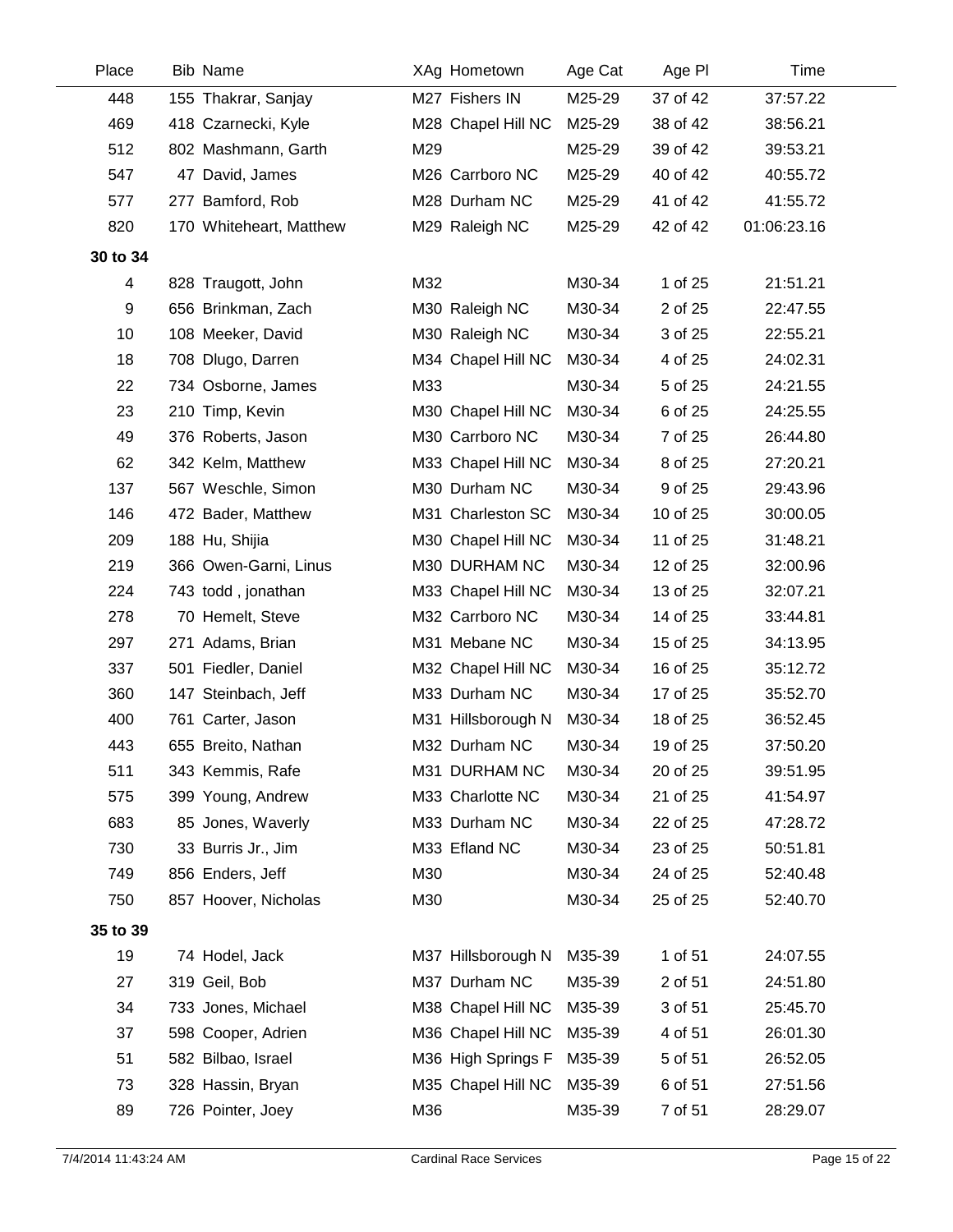| Place | <b>Bib Name</b>       |     | XAg Hometown       | Age Cat | Age PI   | Time     |
|-------|-----------------------|-----|--------------------|---------|----------|----------|
| 90    | 305 Dasher, James     |     | M39 Chapel Hill NC | M35-39  | 8 of 51  | 28:31.81 |
| 97    | 98 MacKay, Douglas    |     | M35 Carrboro NC    | M35-39  | 9 of 51  | 28:41.30 |
| 99    | 175 Young, Timothy    |     | M37 Durham NC      | M35-39  | 10 of 51 | 28:44.20 |
| 104   | 458 totten, brian     |     | m37 Durham NC      | M35-39  | 11 of 51 | 28:52.95 |
| 105   | 200 Olivari, Jason    |     | M39 Chapel Hill NC | M35-39  | 12 of 51 | 28:53.95 |
| 111   | 666 Halevy, Avner     |     | M37 Chapel Hill NC | M35-39  | 13 of 51 | 29:00.46 |
| 119   | 393 Westrick, Aaron   |     | M38 Chapel Hill NC | M35-39  | 14 of 51 | 29:14.46 |
| 129   | 587 Van Slyke, Adam   |     | M36 Carrboro NC    | M35-39  | 15 of 51 | 29:38.45 |
| 135   | 642 Siedentop, Nick   |     | M36 Chapel Hill NC | M35-39  | 16 of 51 | 29:43.55 |
| 151   | 429 Holtry, Matthew   |     | M35 Carrboro NC    | M35-39  | 17 of 51 | 30:05.95 |
| 153   | 722 Gordek, Harper    |     | M36 Chapel Hill NC | M35-39  | 18 of 51 | 30:07.46 |
| 166   | 114 Morgan, Brian     |     | M38 Apex NC        | M35-39  | 19 of 51 | 30:28.95 |
| 169   | 178 Barnes, Dwight    |     | M38 Cary NC        | M35-39  | 20 of 51 | 30:31.70 |
| 174   | 674 McKay, Daniel     |     | M38 Carrboro NC    | M35-39  | 21 of 51 | 30:41.47 |
| 176   | 753 Pearson, Michael  | M35 |                    | M35-39  | 22 of 51 | 30:43.30 |
| 186   | 609 Guiteras, Andrew  |     | M36 Carrboro NC    | M35-39  | 23 of 51 | 30:57.46 |
| 187   | 665 guiteras, raymond |     | m39 College Park M | M35-39  | 24 of 51 | 30:58.20 |
| 195   | 711 Barritt, Alfred   |     | M39 Chapel Hill NC | M35-39  | 25 of 51 | 31:13.21 |
| 199   | 658 Butt, Craig       |     | M38 DURHAM NC      | M35-39  | 26 of 51 | 31:16.96 |
| 203   | 209 Shotwell, John    |     | M37 Hillsborough N | M35-39  | 27 of 51 | 31:35.46 |
| 217   | 158 Tweedy, Jonathan  |     | M35 Carrboro NC    | M35-39  | 28 of 51 | 31:56.20 |
| 249   | 375 Roberts, Jason    |     | M38 Chapel Hill NC | M35-39  | 29 of 51 | 32:55.70 |
| 257   | 463 White, Adam       |     | M38 Durham NC      | M35-39  | 30 of 51 | 33:06.47 |
| 264   | 673 Matthews, David   |     | M37 Carrboro NC    | M35-39  | 31 of 51 | 33:21.20 |
| 312   | 709 keech, john       |     | m38 Raleigh NC     | M35-39  | 32 of 51 | 34:41.21 |
| 313   | 703 Musante, Mike     |     | M39 Durham NC      | M35-39  | 33 of 51 | 34:42.21 |
| 366   | 763 Nichols, George   |     | M38 Chapel Hill NC | M35-39  | 34 of 51 | 35:58.70 |
| 382   | 510 harris, william   |     | m38 Pittsboro NC   | M35-39  | 35 of 51 | 36:29.46 |
| 434   | 185 Fisher, Daniel    |     | M38 Durham NC      | M35-39  | 36 of 51 | 37:34.97 |
| 461   | 744 DeMarcus, Forrest | M37 |                    | M35-39  | 37 of 51 | 38:27.96 |
| 485   | 387 Valdes, Justin    |     | M38 Raleigh NC     | M35-39  | 38 of 51 | 39:20.20 |
| 489   | 48 Dawson, Kevin      |     | M35 Vansant VA     | M35-39  | 39 of 51 | 39:26.47 |
| 504   | 589 Bowers, Albert    |     | M36 Chapel Hill NC | M35-39  | 40 of 51 | 39:42.46 |
| 525   | 536 Massai, Neil      |     | M38 Mebane NC      | M35-39  | 41 of 51 | 40:17.70 |
| 545   | 604 Delgado, Randy    |     | M36 CARY NC        | M35-39  | 42 of 51 | 40:53.06 |
| 554   | 800 Dempsey, JP       | M36 |                    | M35-39  | 43 of 51 | 41:10.31 |
| 588   | 553 Schlick, John     |     | M35 Chapel Hill NC | M35-39  | 44 of 51 | 42:27.21 |
| 590   | 504 Grabowski, Chuck  |     | M39 Chapel Hill NC | M35-39  | 45 of 51 | 42:29.81 |
| 629   | 300 Coyle, Thomas     |     | M39 Durham NC      | M35-39  | 46 of 51 | 43:56.72 |
| 634   | 531 Lee, Richard      |     | M36 Chapel Hill NC | M35-39  | 47 of 51 | 44:10.31 |
| 658   | 523 kerr, matthew     |     | m39 Chapel Hill NC | M35-39  | 48 of 51 | 45:25.31 |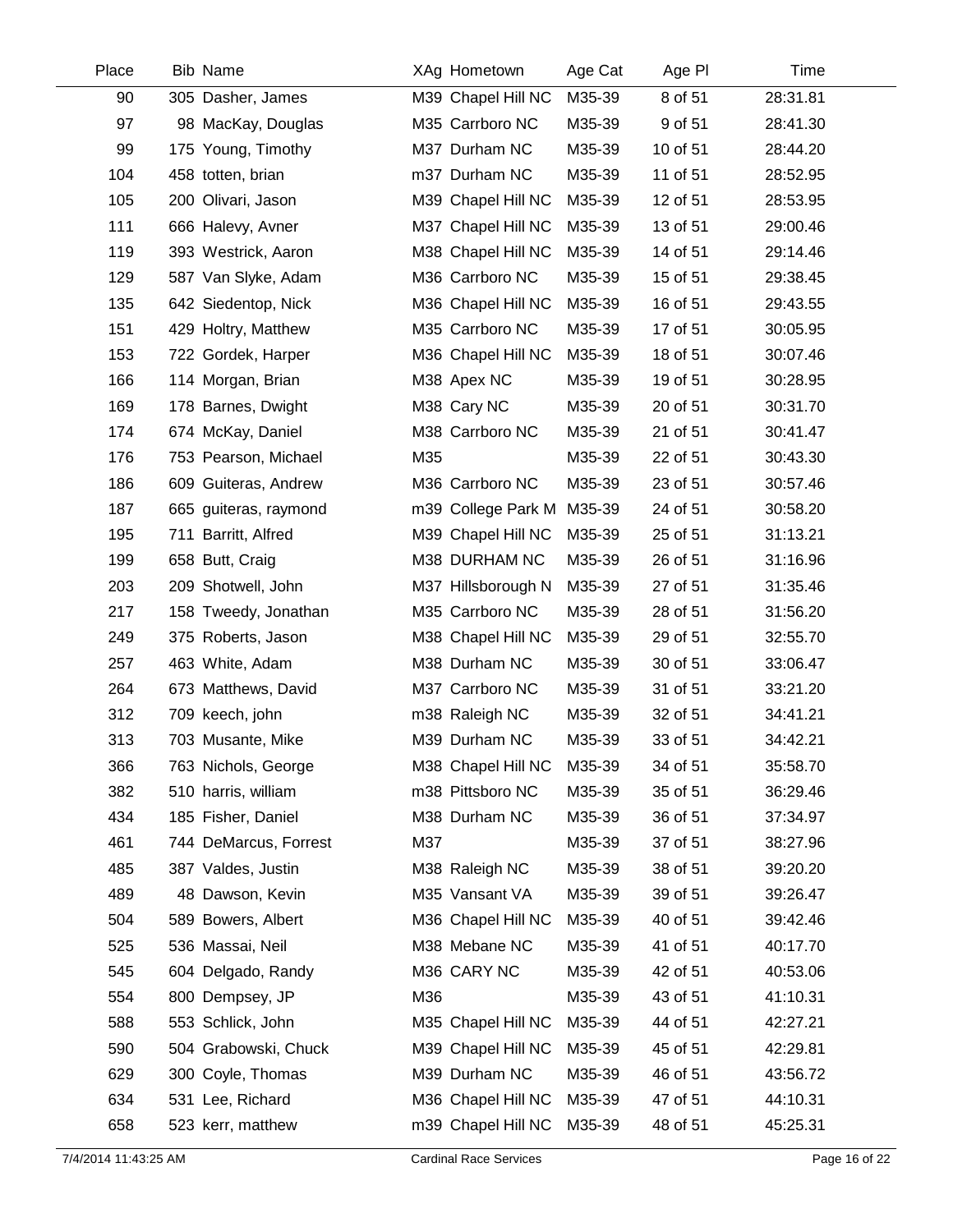| Place    | Bib Name                   | XAg Hometown       | Age Cat | Age PI   | Time        |
|----------|----------------------------|--------------------|---------|----------|-------------|
| 689      | 684 Weant, Kyle            | M37 Chapel Hill NC | M35-39  | 49 of 51 | 47:45.80    |
| 816      | 697 Adams, Samuel          | M35                | M35-39  | 50 of 51 | 01:06:21.46 |
| 829      | 436 Litchfield, Brian      | M38 Carrboro NC    | M35-39  | 51 of 51 | 01:10:29.38 |
| 40 to 44 |                            |                    |         |          |             |
| 12       | 628 mignosa, jack          | M43 Mebane NC      | M40-44  | 1 of 48  | 23:06.45    |
| 66       | 863 Dobson, Raymond        | M43                | M40-44  | 2 of 48  | 27:27.45    |
| 67       | 846 Itzkovits, David       | M40                | M40-44  | 3 of 48  | 27:28.21    |
| 68       | 351 Luck, Mitchell         | M41 Chapel Hill NC | M40-44  | 4 of 48  | 27:29.45    |
| 70       | 211 walker, craig          | m40 Durham NC      | M40-44  | 5 of 48  | 27:35.45    |
| 71       | 667 Hoover, Chris          | M42 Chapel Hill NC | M40-44  | 6 of 48  | 27:41.70    |
| 91       | 639 Salemy, Tim            | M43 Chapel Hill NC | M40-44  | 7 of 48  | 28:31.95    |
| 94       | 751 Schmitz, William       | M42                | M40-44  | 8 of 48  | 28:37.20    |
| 110      | 451 Russ, Andy             | M44 Providence RI  | M40-44  | 9 of 48  | 28:59.20    |
| 114      | 670 Lee, Christopher (Cal) | M41 Chapel Hill NC | M40-44  | 10 of 48 | 29:02.81    |
| 118      | 735 Godfrey, Jake          | M41 Chapel Hill NC | M40-44  | 11 of 48 | 29:11.71    |
| 127      | 652 Zolotor, Adam          | M43 Carrboro NC    | M40-44  | 12 of 48 | 29:36.30    |
| 131      | 134 Savage, Eric           | M43 Chapel Hill NC | M40-44  | 13 of 48 | 29:39.20    |
| 154      | 758 Martin, Garrett        | M43 Newcastle ME   | M40-44  | 14 of 48 | 30:10.31    |
| 165      | 552 Rhoads, Donald         | M41 Durham NC      | M40-44  | 15 of 48 | 30:24.21    |
| 170      | 179 Barnes, Edward         | M41 Durham NC      | M40-44  | 16 of 48 | 30:34.05    |
| 171      | 430 jhaveri, ravi          | M43 DURHAM NC      | M40-44  | 17 of 48 | 30:39.21    |
| 172      | 560 Trudeau, Evan          | M40 Chapel Hill NC | M40-44  | 18 of 48 | 30:39.71    |
| 181      | 739 Graham, Nicholas       | M41                | M40-44  | 19 of 48 | 30:50.21    |
| 191      | 275 Balfour, James         | M44 Mebane NC      | M40-44  | 20 of 48 | 31:03.21    |
| 208      | 640 Seils, Damon           | M41 Carrboro NC    | M40-44  | 21 of 48 | 31:45.80    |
| 221      | 156 Thompson, Matthew      | M44 Durham NC      | M40-44  | 22 of 48 | 32:03.80    |
| 229      | 71 Herrick, Jeffrey        | M41 Carrboro NC    | M40-44  | 23 of 48 | 32:16.81    |
| 254      | 420 Dean, Brad             | M43 Chapel Hill NC | M40-44  | 24 of 48 | 33:04.47    |
| 272      | 621 Lee, Greg              | M40 Chapel Hill NC | M40-44  | 25 of 48 | 33:35.46    |
| 291      | 41 Chaney, Edward          | M42 Chapel Hill NC | M40-44  | 26 of 48 | 34:01.55    |
| 295      | 206 Sapp, Andrew           | M42 DURHAM NC      | M40-44  | 27 of 48 | 34:11.55    |
| 318      | 507 Harris, Rich           | M40 Chapel Hill NC | M40-44  | 28 of 48 | 34:54.56    |
| 320      | 845 Gilbert, Eric          | M43                | M40-44  | 29 of 48 | 34:57.30    |
| 323      | 353 Matthews, Greg         | M41 Sanford NC     | M40-44  | 30 of 48 | 35:00.46    |
| 352      | 39 Cavanaugh, Mark         | m40 Chapel Hill NC | M40-44  | 31 of 48 | 35:35.95    |
| 355      | 826 Campbell, Jay          | M44                | M40-44  | 32 of 48 | 35:37.71    |
| 362      | 332 Himmel, Thomas         | M44 Chapel Hill NC | M40-44  | 33 of 48 | 35:54.21    |
| 369      | 117 Novak, Adam            | M41 Chapel Hill NC | M40-44  | 34 of 48 | 36:07.70    |
| 392      | 309 Del Rio, Mauricio      | M42 Chapel Hill NC | M40-44  | 35 of 48 | 36:38.33    |
| 396      | 143 Smith, Peter           | M43 Carrboro NC    | M40-44  | 36 of 48 | 36:41.80    |
| 430      | 22 Bodenheimer, Thomas     | M44 Carrboro NC    | M40-44  | 37 of 48 | 37:26.31    |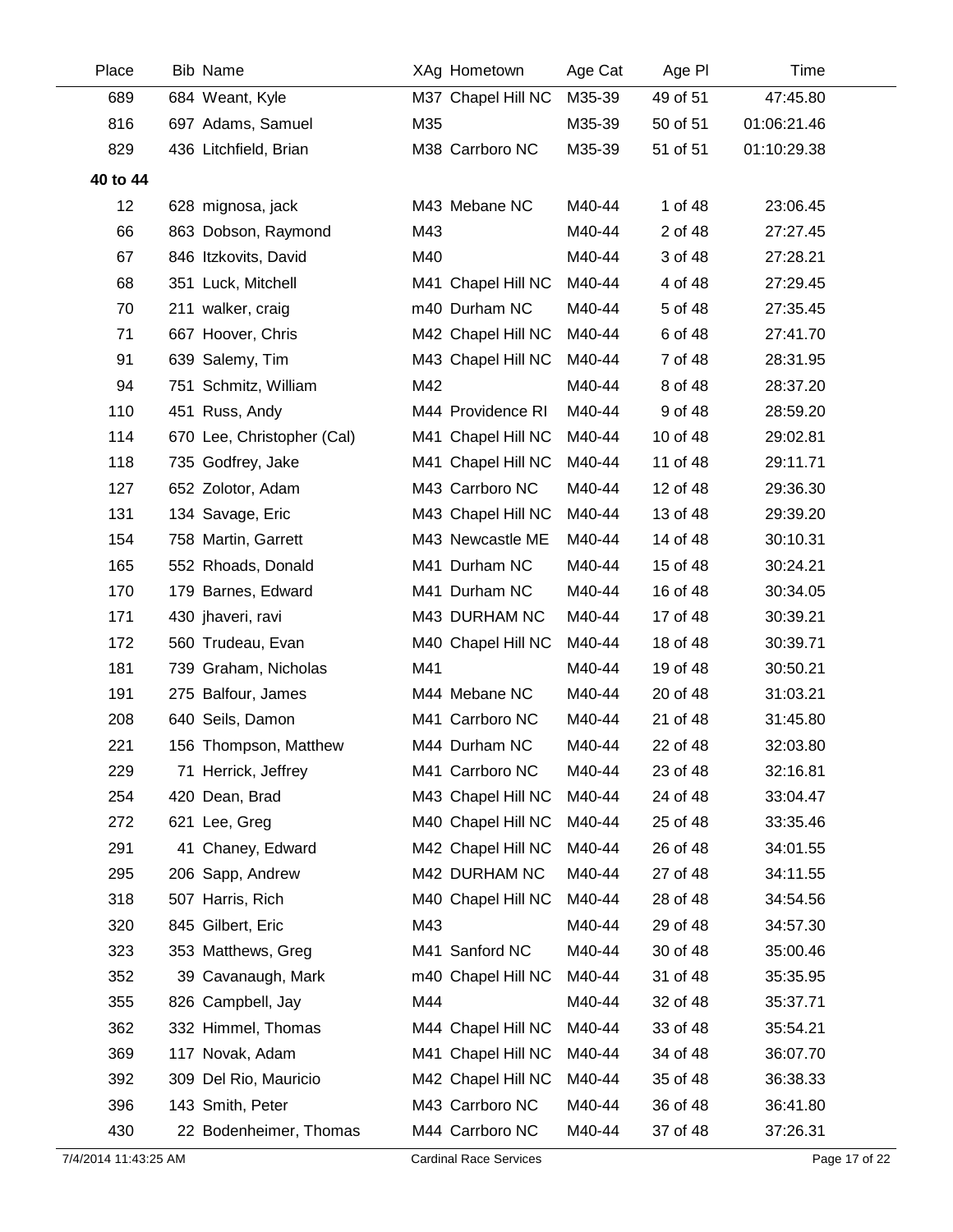| Place    | Bib Name               |     | XAg Hometown              | Age Cat | Age PI   | Time        |
|----------|------------------------|-----|---------------------------|---------|----------|-------------|
| 449      | 664 Guerrero, Mark     |     | M42 Creedmoor NC          | M40-44  | 38 of 48 | 38:00.72    |
| 450      | 402 Graham, Vann       |     | M43 Chapel Hill NC        | M40-44  | 39 of 48 | 38:02.80    |
| 474      | 313 Fagan, Kevin       |     | M44 Raleigh NC            | M40-44  | 40 of 48 | 38:59.22    |
| 478      | 691 Zaas, david        |     | M42 Chapel Hill NC        | M40-44  | 41 of 48 | 39:06.56    |
| 517      | 385 Thomas, Jody       |     | M43 Chapel Hill NC        | M40-44  | 42 of 48 | 40:02.95    |
| 557      | 293 Chhorm, Sam        |     | M41 Chapel Hill NC        | M40-44  | 43 of 48 | 41:12.46    |
| 565      | 35 Caren, Neal         |     | M41 Chapel Hill NC        | M40-44  | 44 of 48 | 41:45.31    |
| 597      | 132 ropelewski, john   |     | M43 zelienople PA         | M40-44  | 45 of 48 | 42:43.21    |
| 627      | 57 Fish, Eric          |     | M41 Chapel Hill NC        | M40-44  | 46 of 48 | 43:43.96    |
| 663      | 818 Gibson, Scott      | M41 |                           | M40-44  | 47 of 48 | 45:44.96    |
| 821      | 160 Virgil, Kevin      |     | M41 Germanton NC          | M40-44  | 48 of 48 | 01:06:23.63 |
| 45 to 49 |                        |     |                           |         |          |             |
| 61       | 547 pass, david        |     | M46 Chapel Hill NC        | M45-49  | 1 of 39  | 27:19.46    |
| 74       | 854 Martin, Steven     | M47 |                           | M45-49  | 2 of 39  | 27:51.96    |
| 84       | 706 Motley, Phillip    |     | M45 Carrboro NC           | M45-49  | 3 of 39  | 28:24.20    |
| 102      | 608 Grill, Warren      |     | M47 Chapel Hill NC        | M45-49  | 4 of 39  | 28:52.20    |
| 108      | 91 Lambropoulos, Yanni |     | M48 Durham NC             | M45-49  | 5 of 39  | 28:57.20    |
| 112      | 874 Duncan, John       | M48 |                           | M45-49  | 6 of 39  | 29:00.71    |
| 128      | 648 Werden, Andrew     |     | M47 Chapel Hill NC        | M45-49  | 7 of 39  | 29:37.20    |
| 178      | 849 Wampole, Mark      | M46 |                           | M45-49  | 8 of 39  | 30:46.81    |
| 193      | 634 Patterson, Evan    |     | M46 Chapel Hill NC        | M45-49  | 9 of 39  | 31:05.07    |
| 200      | 631 Nelson, Matthew    |     | M45 Chapel Hill NC        | M45-49  | 10 of 39 | 31:21.21    |
| 218      | 493 Correia, Joao      |     | M46 Durham NC             | M45-49  | 11 of 39 | 31:58.46    |
| 222      | 317 garner, michael    |     | m47 Mebane NC             | M45-49  | 12 of 39 | 32:04.55    |
| 225      | 379 Schmidt, Blaine    |     | m47 Gaithersburg M M45-49 |         | 13 of 39 | 32:09.30    |
| 231      | 361 morningstar, scott |     | m48 Carrboro NC           | M45-49  | 14 of 39 | 32:20.45    |
| 255      | 481 Blue, Christopher  |     | M46 Chapel Hill NC        | M45-49  | 15 of 39 | 33:05.46    |
| 258      | 140 simmonds, junior   |     | M46 Durham NC             | M45-49  | 16 of 39 | 33:07.45    |
| 269      | 873 Kern, Terry        | M46 |                           | M45-49  | 17 of 39 | 33:29.80    |
| 279      | 754 Olson, Chris       | M49 |                           | M45-49  | 18 of 39 | 33:44.97    |
| 302      | 454 Schaal, Michael    |     | M45 Durham NC             | M45-49  | 19 of 39 | 34:22.45    |
| 319      | 654 Bigler, Roy        |     | M46 Siler City NC         | M45-49  | 20 of 39 | 34:56.46    |
| 347      | 10 Agusta, Joe         |     | M48 Chapel Hill NC        | M45-49  | 21 of 39 | 35:31.55    |
| 349      | 767 Gumerman, Etan     | M45 |                           | M45-49  | 22 of 39 | 35:33.96    |
| 361      | 388 Wahlstrom, Erik    |     | M45 Chapel Hill NC        | M45-49  | 23 of 39 | 35:52.80    |
| 378      | 688 Whetstone, Jeff    |     | M46 DURHAM NC             | M45-49  | 24 of 39 | 36:23.47    |
| 414      | 340 Kapsaskis, Tony    |     | M49 Cary NC               | M45-49  | 25 of 39 | 37:08.46    |
| 425      | 30 Bruno, Dean         |     | M49 Chapel Hill NC        | M45-49  | 26 of 39 | 37:20.46    |
| 428      | 696 Mayo, Rodney       |     | M49 Hillsborough N        | M45-49  | 27 of 39 | 37:25.70    |
| 436      | 124 Pedersen, Kurt     |     | M48 Chapel Hill NC        | M45-49  | 28 of 39 | 37:35.30    |
| 509      | 786 Fortner, Glenn     | M47 |                           | M45-49  | 29 of 39 | 39:46.72    |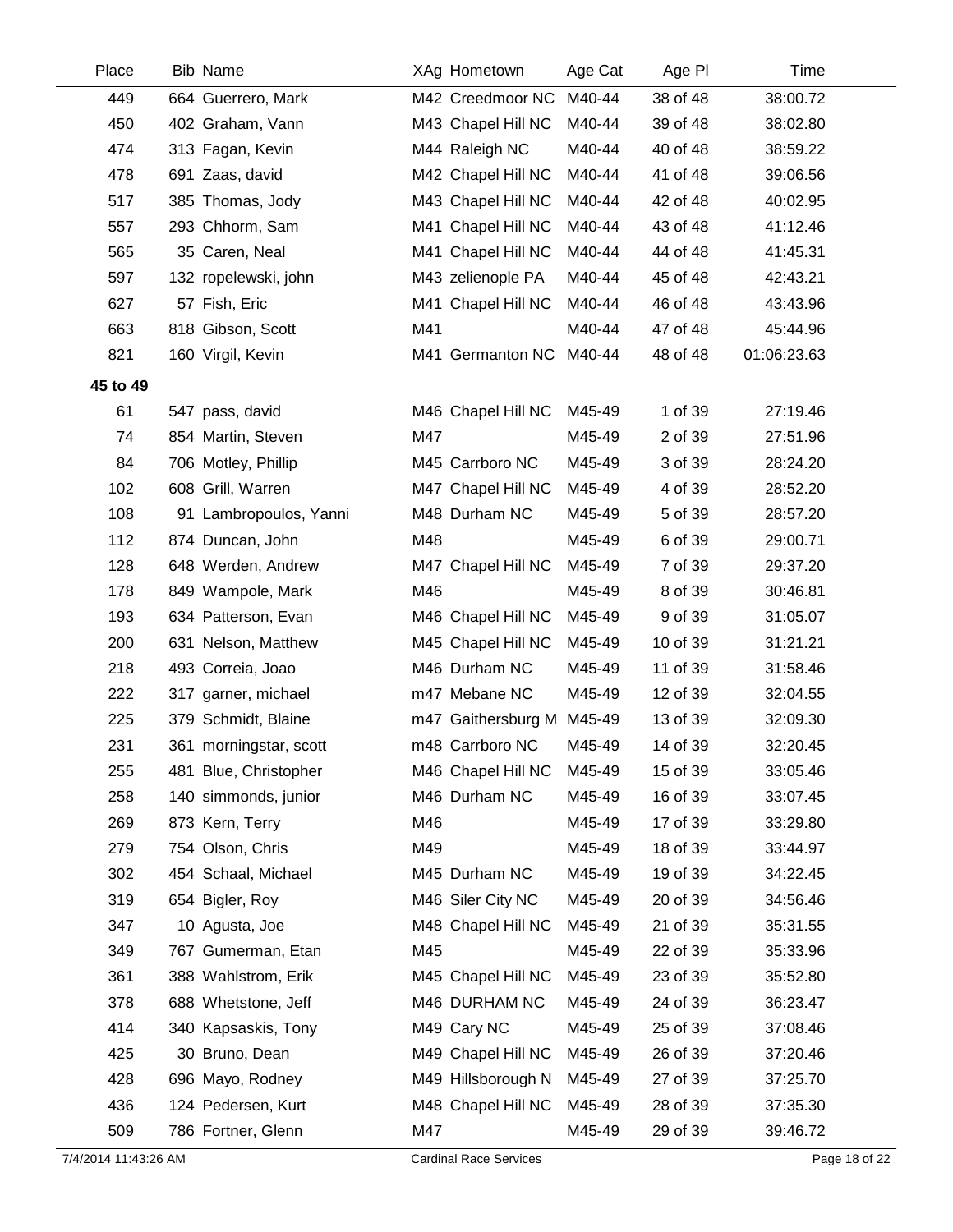| Place    | <b>Bib Name</b>          | XAg Hometown       | Age Cat | Age PI   | Time        |  |
|----------|--------------------------|--------------------|---------|----------|-------------|--|
| 522      | 487 Calhoun, Bill        | M46 Chapel Hill NC | M45-49  | 30 of 39 | 40:14.45    |  |
| 531      | 624 Lowry, Michael       | M45 Durham NC      | M45-49  | 31 of 39 | 40:27.80    |  |
| 608      | 274 Baldauf, Richard     | M46 Chapel Hill NC | M45-49  | 32 of 39 | 43:06.23    |  |
| 618      | 165 Westdorp, Eric       | M46 Carrboro NC    | M45-49  | 33 of 39 | 43:26.30    |  |
| 623      | 414 Bowers, Bob          | M45 Carrboro NC    | M45-49  | 34 of 39 | 43:34.31    |  |
| 713      | 60 Freundlich, Gary      | M49 Pittsboro NC   | M45-49  | 35 of 39 | 48:59.06    |  |
| 733      | 595 Campbell, Jamie      | m46 Chapel Hill NC | M45-49  | 36 of 39 | 51:35.31    |  |
| 784      | 362 Morrison, Bill       | M46 Durham NC      | M45-49  | 37 of 39 | 58:03.46    |  |
| 786      | 823 Wooton, Marcus       | M47                | M45-49  | 38 of 39 | 58:08.95    |  |
| 825      | 193 mendlovitz, howard   | m45 Chapel Hill NC | M45-49  | 39 of 39 | 01:08:47.45 |  |
| 50 to 54 |                          |                    |         |          |             |  |
| 30       | 105 McGahan, Patrick     | M50 Chapel Hill NC | M50-54  | 1 of 40  | 25:20.70    |  |
| 42       | 407 Prabucki, Bernie     | M52 Carrboro NC    | M50-54  | 2 of 40  | 26:24.05    |  |
| 52       | 485 Brown, William       | M51 Chapel Hill NC | M50-54  | 3 of 40  | 26:52.56    |  |
| 55       | 814 Meador, Aubrey       | M53                | M50-54  | 4 of 40  | 27:02.45    |  |
| 76       | 138 Shelnutt, Gary       | M52 Durham NC      | M50-54  | 5 of 40  | 28:05.71    |  |
| 79       | 78 Hussey, Jon           | M52 Chapel Hill NC | M50-54  | 6 of 40  | 28:12.46    |  |
| 100      | 76 Hunter, Jon           | M52 Durham NC      | M50-54  | 7 of 40  | 28:48.21    |  |
| 124      | 570 wilkinson, michael   | m53 Mebane NC      | M50-54  | 8 of 40  | 29:29.31    |  |
| 132      | 181 caviness, gordon     | m53 Durham NC      | M50-54  | 9 of 40  | 29:39.45    |  |
| 140      | 860 Hinton, Andrew       | M51                | M50-54  | 10 of 40 | 29:51.31    |  |
| 158      | 346 Knight, Rodney       | M53 Chapel Hill NC | M50-54  | 11 of 40 | 30:17.07    |  |
| 161      | 803 Brewer, Scott        | M52                | M50-54  | 12 of 40 | 30:19.20    |  |
| 206      | 747 Smith, Timothy       | M53 Hillsborough N | M50-54  | 13 of 40 | 31:41.45    |  |
| 210      | 572 Williams, Shawn      | M53 Chapel Hill NC | M50-54  | 14 of 40 | 31:48.21    |  |
| 211      | 681 Murphy, Brian        | M50 Durham NC      | M50-54  | 15 of 40 | 31:48.46    |  |
| 230      | 280 Beatty, Brian Gyro   | M50 Hillsborough N | M50-54  | 16 of 40 | 32:18.95    |  |
| 271      | 40 chance, william       | m51 Pittsboro NC   | M50-54  | 17 of 40 | 33:34.80    |  |
| 275      | 58 Frellick, Paul        | M54 Chapel Hill NC | M50-54  | 18 of 40 | 33:42.32    |  |
| 286      | 129 Puchala, Ron         | M53 Chapel Hill NC | M50-54  | 19 of 40 | 33:55.71    |  |
| 288      | 350 Lehman, Dan          | M51 Chapel Hill NC | M50-54  | 20 of 40 | 33:57.46    |  |
| 298      | 247 mclean, john         | m51 Chapel Hill NC | M50-54  | 21 of 40 | 34:14.71    |  |
| 299      | 212 Williams, Joel       | M53 Mebane NC      | M50-54  | 22 of 40 | 34:14.80    |  |
| 307      | 712 Cordell, Half Dome   | M54 Chapel Hill NC | M50-54  | 23 of 40 | 34:27.72    |  |
| 310      | 446 Porter, Greg         | M52 Carrboro NC    | M50-54  | 24 of 40 | 34:34.45    |  |
| 316      | 804 Sun, Zu-Wen          | M54 Chapel Hill NC | M50-54  | 25 of 40 | 34:51.47    |  |
| 324      | 121 pannell, john        | m50 BURLINGTON     | M50-54  | 26 of 40 | 35:00.96    |  |
| 387      | 519 Kaminski, David      | M50 Carrboro NC    | M50-54  | 27 of 40 | 36:35.71    |  |
| 390      | 853 Copeland, Henry      | M52                | M50-54  | 28 of 40 | 36:37.05    |  |
| 394      | 56 Fanning, Alan         | M50 Carrboro NC    | M50-54  | 29 of 40 | 36:40.96    |  |
| 412      | baca, christopher<br>471 | M50 Carrboro NC    | M50-54  | 30 of 40 | 37:06.20    |  |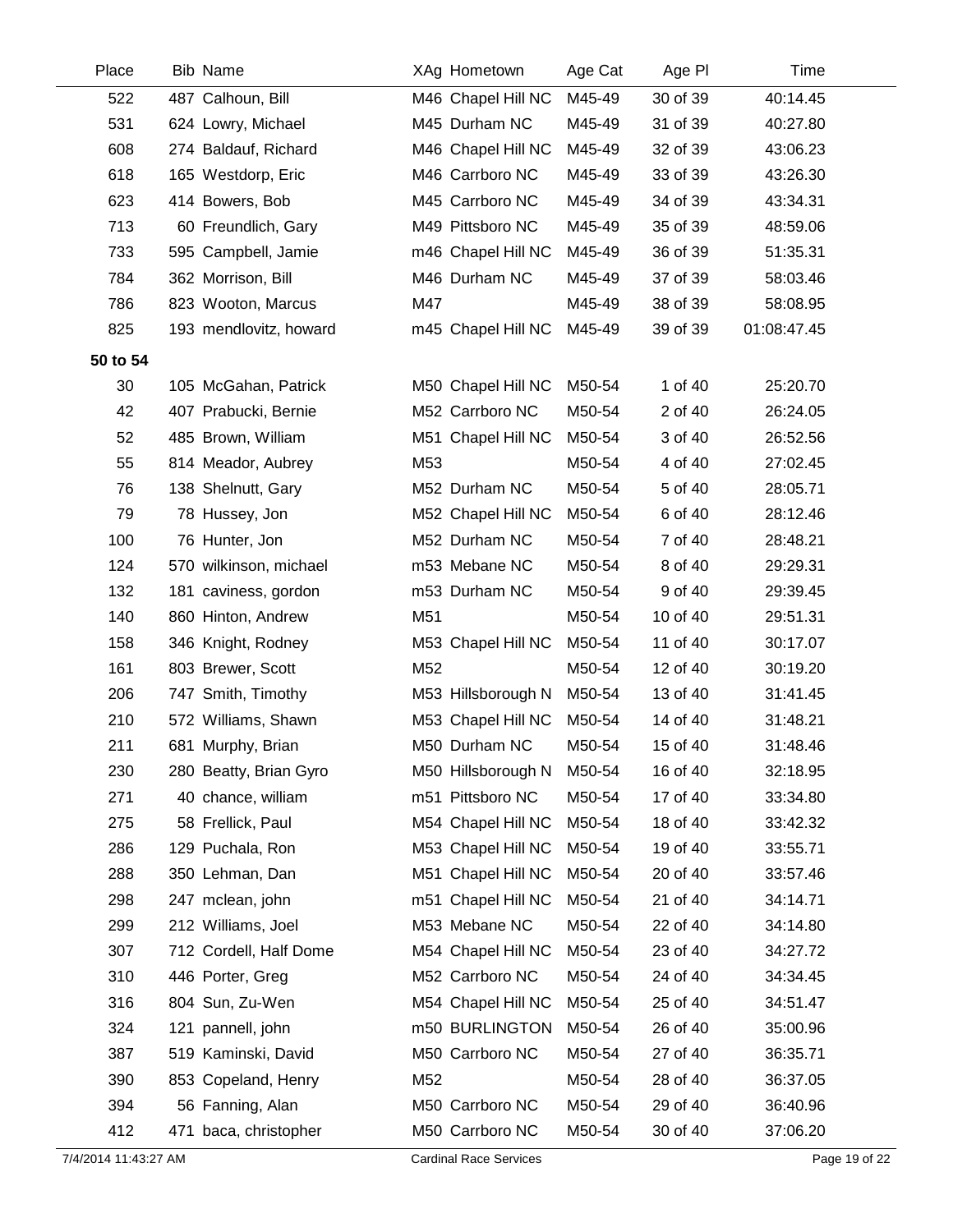| Place    | <b>Bib Name</b>       | XAg Hometown       | Age Cat | Age PI   | Time     |
|----------|-----------------------|--------------------|---------|----------|----------|
| 416      | 699 gunn, john        | m51 Chapel Hill NC | M50-54  | 31 of 40 | 37:09.71 |
| 417      | 871 Silva, Hernan     | M50                | M50-54  | 32 of 40 | 37:14.21 |
| 457      | 638 Rives, Don        | M53 Chapel Hill NC | M50-54  | 33 of 40 | 38:19.96 |
| 500      | 298 Copeland, Bill    | M54 Chapel Hill NC | M50-54  | 34 of 40 | 39:37.55 |
| 537      | 416 castor, kelly     | M53 Middlesex NC   | M50-54  | 35 of 40 | 40:39.72 |
| 580      | 770 Eberhard, David   | M54 Carrboro NC    | M50-54  | 36 of 40 | 42:05.46 |
| 617      | 13 Andrews, David     | M54 Chapel Hill NC | M50-54  | 37 of 40 | 43:25.07 |
| 636      | 865 Goldberger, Mark  | M52                | M50-54  | 38 of 40 | 44:11.97 |
| 649      | 384 Tansey, Joseph    | M54 DURHAM NC      | M50-54  | 39 of 40 | 45:09.45 |
| 724      | 284 Brandon, Russell  | M52 Durham NC      | M50-54  | 40 of 40 | 50:17.80 |
| 55 to 59 |                       |                    |         |          |          |
| 24       | 199 Nickodem, Kevin   | M57 Chapel Hill NC | M55-59  | 1 of 38  | 24:28.45 |
| 64       | 474 Barbari, Gary     | M55 RALEIGH NC     | M55-59  | 2 of 38  | 27:20.96 |
| 85       | 174 Will, Roch        | M58 Mebane NC      | M55-59  | 3 of 38  | 28:24.30 |
| 92       | 16 Astrachan, Owen    | M58 Chapel Hill NC | M55-59  | 4 of 38  | 28:36.46 |
| 101      | 186 Gayek, Peter      | M56 Chapel Hill NC | M55-59  | 5 of 38  | 28:48.71 |
| 106      | 382 Straus, Hank      | M59 Chapel Hill NC | M55-59  | 6 of 38  | 28:54.70 |
| 125      | 789 Merkel, Bill      | M58                | M55-59  | 7 of 38  | 29:32.45 |
| 130      | 617 Kopec, Douglas    | M56 Carrboro NC    | M55-59  | 8 of 38  | 29:38.70 |
| 133      | 852 Wood, John        | M58                | M55-59  | 9 of 38  | 29:39.56 |
| 149      | 333 Hirschfield, Greg | M55 Durham NC      | M55-59  | 10 of 38 | 30:04.21 |
| 177      | 635 Paul, Eric        | M56 Carrboro NC    | M55-59  | 11 of 38 | 30:46.21 |
| 228      | 787 Darduini, Emilio  | M58                | M55-59  | 12 of 38 | 32:15.70 |
| 252      | 662 Engel, Jonathan   | M55 Chapel Hill NC | M55-59  | 13 of 38 | 33:00.55 |
| 274      | 462 Voshell, Joe      | M56 Durham NC      | M55-59  | 14 of 38 | 33:38.05 |
| 296      | 764 Wipper, Dennis    | M59 Chapel Hill NC | M55-59  | 15 of 38 | 34:12.30 |
| 339      | 565 Weaver, David     | M55 Chapel Hill NC | M55-59  | 16 of 38 | 35:15.06 |
| 379      | 836 Gaertner, Chas    | M56                | M55-59  | 17 of 38 | 36:23.81 |
| 399      | 151 Superak, Peter    | M57 Carrboro NC    | M55-59  | 18 of 38 | 36:48.45 |
| 420      | 448 Rose, Gregory     | M59 Raleigh NC     | M55-59  | 19 of 38 | 37:15.55 |
| 422      | 755 Glazner, Allen    | M59                | M55-59  | 20 of 38 | 37:17.70 |
| 427      | 49 Dixon, Bob         | M55 Chapel Hill NC | M55-59  | 21 of 38 | 37:22.46 |
| 432      | 816 Henriquez, Craig  | M55 Chapel Hill NC | M55-59  | 22 of 38 | 37:32.71 |
| 452      | 771 Pooley, Paul      | M59                | M55-59  | 23 of 38 | 38:09.95 |
| 454      | 182 Davis, Gregg      | M56 Chapel Hill NC | M55-59  | 24 of 38 | 38:13.72 |
| 456      | 516 Hughes, Michael   | M59 Carrboro NC    | M55-59  | 25 of 38 | 38:17.30 |
| 462      | 99 madden, michael    | m59 Chapel Hill NC | M55-59  | 26 of 38 | 38:37.07 |
| 464      | 125 Phillips, Paul    | M58 Roxboro NC     | M55-59  | 27 of 38 | 38:42.80 |
| 494      | 599 Cragwell, Kevin   | M56 Durham NC      | M55-59  | 28 of 38 | 39:31.70 |
| 541      | 378 Rotenberry, Mark  | M55 Chapel Hill NC | M55-59  | 29 of 38 | 40:49.96 |
| 583      | 255 Powell, Bill      | M55 Carrboro NC    | M55-59  | 30 of 38 | 42:07.07 |
|          |                       |                    |         |          |          |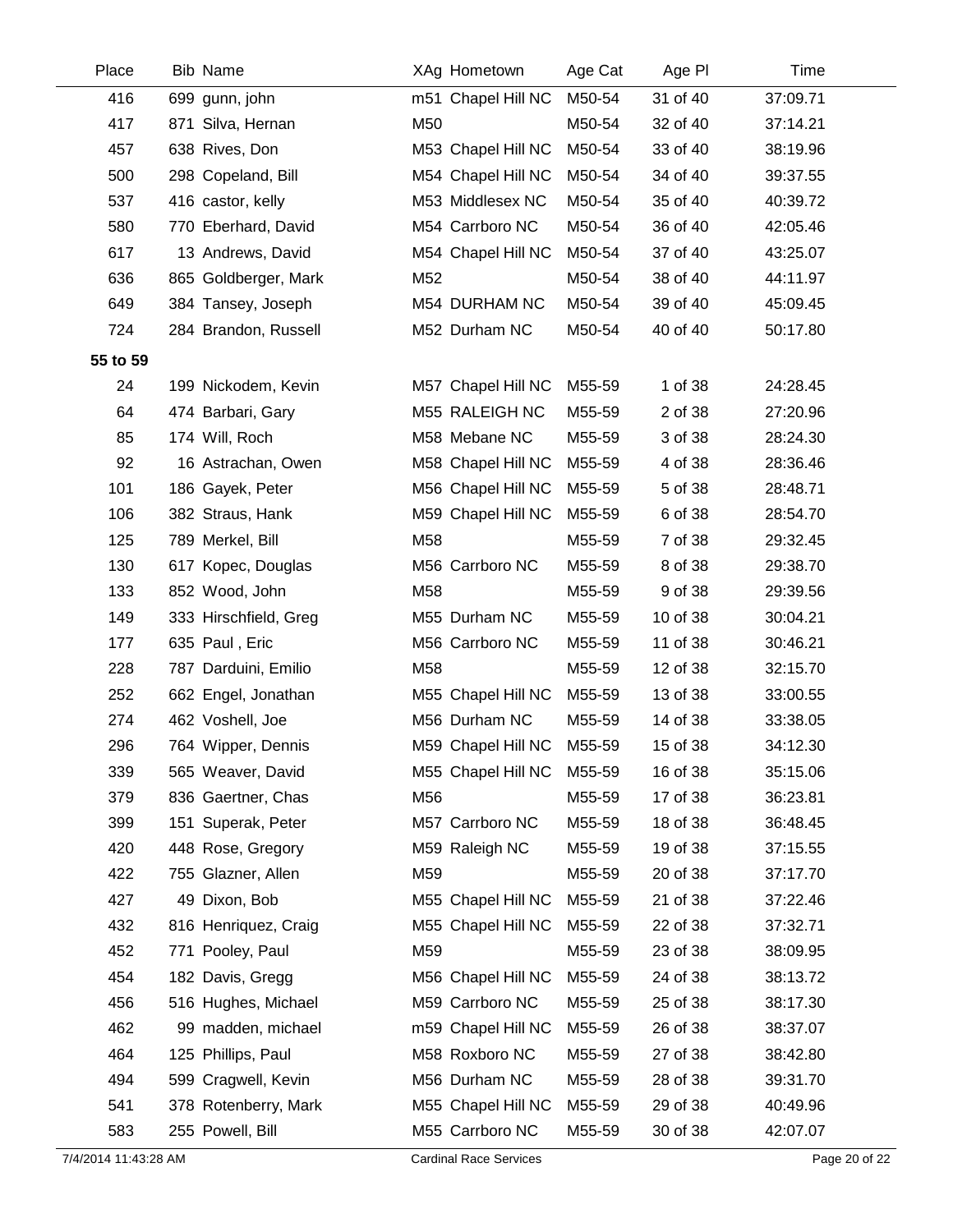| Place    | <b>Bib Name</b>           |     | XAg Hometown        | Age Cat | Age PI   | Time     |  |
|----------|---------------------------|-----|---------------------|---------|----------|----------|--|
| 624      | 230 Cotton, David         |     | M58 Durham NC       | M55-59  | 31 of 38 | 43:34.46 |  |
| 643      | 866 Willcox, Bill         | M57 |                     | M55-59  | 32 of 38 | 44:36.46 |  |
| 653      | 622 lennon, kenneth       |     | M57 Durham NC       | M55-59  | 33 of 38 | 45:17.80 |  |
| 688      | 329 Herbert, Ron          |     | M59 Hillsborough N  | M55-59  | 34 of 38 | 47:39.97 |  |
| 712      | 834 Saussi, David         | M55 |                     | M55-59  | 35 of 38 | 48:58.22 |  |
| 775      | 45 Couper, David          |     | M59 Chapel Hill NC  | M55-59  | 36 of 38 | 56:34.37 |  |
| 780      | 486 Buse, John            |     | M55 Chapel Hill NC  | M55-59  | 37 of 38 | 57:03.11 |  |
| 792      | 25 Bowman, Jeff           |     | M57 College Station | M55-59  | 38 of 38 | 58:46.72 |  |
| 60 to 64 |                           |     |                     |         |          |          |  |
| 48       | 546 Moss, Gary            |     | M64 Raleigh NC      | M60-64  | 1 of 26  | 26:40.20 |  |
| 145      | 359 Mitchell, Roger       |     | M64 Carrboro NC     | M60-64  | 2 of 26  | 29:57.81 |  |
| 155      | 365 Northen, John         |     | M64 Chapel Hill NC  | M60-64  | 3 of 26  | 30:12.45 |  |
| 164      | 21 Bloom, Kerry           |     | M60 Chapel Hill NC  | M60-64  | 4 of 26  | 30:23.81 |  |
| 194      | 426 Hetherington, Seth    |     | m61 Chapel Hill NC  | M60-64  | 5 of 26  | 31:06.22 |  |
| 237      | 790 Meeker, Charles       | M63 |                     | M60-64  | 6 of 26  | 32:30.45 |  |
| 263      | 867 Graham, Mark          | M60 |                     | M60-64  | 7 of 26  | 33:18.21 |  |
| 265      | 75 Huber, Andy            |     | M64 Chapel Hill NC  | M60-64  | 8 of 26  | 33:21.21 |  |
| 300      | 610 Hadler, Wayne         |     | M60 Carrboro NC     | M60-64  | 9 of 26  | 34:15.30 |  |
| 311      | 28 Brooks, David          |     | M62 West Chester    | M60-64  | 10 of 26 | 34:36.71 |  |
| 330      | 68 Gramer, Joe            |     | M63 RALEIGH NC      | M60-64  | 11 of 26 | 35:07.71 |  |
| 370      | 204 Rosen, Norm           |     | m60 Chapel Hill NC  | M60-64  | 12 of 26 | 36:09.22 |  |
| 372      | 424 Hessling, Peter       |     | M61 Durham NC       | M60-64  | 13 of 26 | 36:11.45 |  |
| 397      | 773 Retsch-Bogare, George | M61 |                     | M60-64  | 14 of 26 | 36:42.46 |  |
| 398      | 281 Bell, Mark            |     | M61 Chapel Hill NC  | M60-64  | 15 of 26 | 36:42.47 |  |
| 406      | 112 moore, bill           |     | M64 Cary NC         | M60-64  | 16 of 26 | 36:59.45 |  |
| 407      | 820 Hails, Dick           | M62 |                     | M60-64  | 17 of 26 | 37:01.45 |  |
| 433      | 716 Karpinos, Ralph       |     | M64 Chapel Hill NC  | M60-64  | 18 of 26 | 37:33.45 |  |
| 486      | 562 Valley, Robert        |     | M60 Chapel Hill NC  | M60-64  | 19 of 26 | 39:20.22 |  |
| 496      | 409 Baker, Steven         |     | M62 Chapel Hill NC  | M60-64  | 20 of 26 | 39:33.96 |  |
| 526      | 738 Kleinhammes, Alfred   | M63 |                     | M60-64  | 21 of 26 | 40:19.30 |  |
| 543      | 61 gartman, james         |     | M60 GRAHAM NC       | M60-64  | 22 of 26 | 40:52.20 |  |
| 552      | 611 Haney, Rich           |     | M61 Chapel Hill NC  | M60-64  | 23 of 26 | 41:09.21 |  |
| 570      | 87 Kelchner, Dave         |     | M60 Chapel Hill NC  | M60-64  | 24 of 26 | 41:51.45 |  |
| 611      | 466 Seiz, George          |     | M63 Durham NC       | M60-64  | 25 of 26 | 43:09.45 |  |
| 764      | 513 Hart, Robert          |     | M60 Chapel Hill NC  | M60-64  | 26 of 26 | 55:00.20 |  |
| 65 to 69 |                           |     |                     |         |          |          |  |
| 196      | 191 Kohrman, Richard      |     | M66 Mebane NC       | M65-69  | 1 of 10  | 31:13.30 |  |
| 261      | 159 Vann, William         |     | M66 Chapel Hill NC  | M65-69  | 2 of 10  | 33:17.30 |  |
| 276      | 93 Largen, Mike           |     | M67 Chapel Hill NC  | M65-69  | 3 of 10  | 33:42.47 |  |
| 381      | 363 Nichols, Mark         |     | M69 RALEIGH NC      | M65-69  | 4 of 10  | 36:24.80 |  |
|          |                           |     |                     |         |          |          |  |